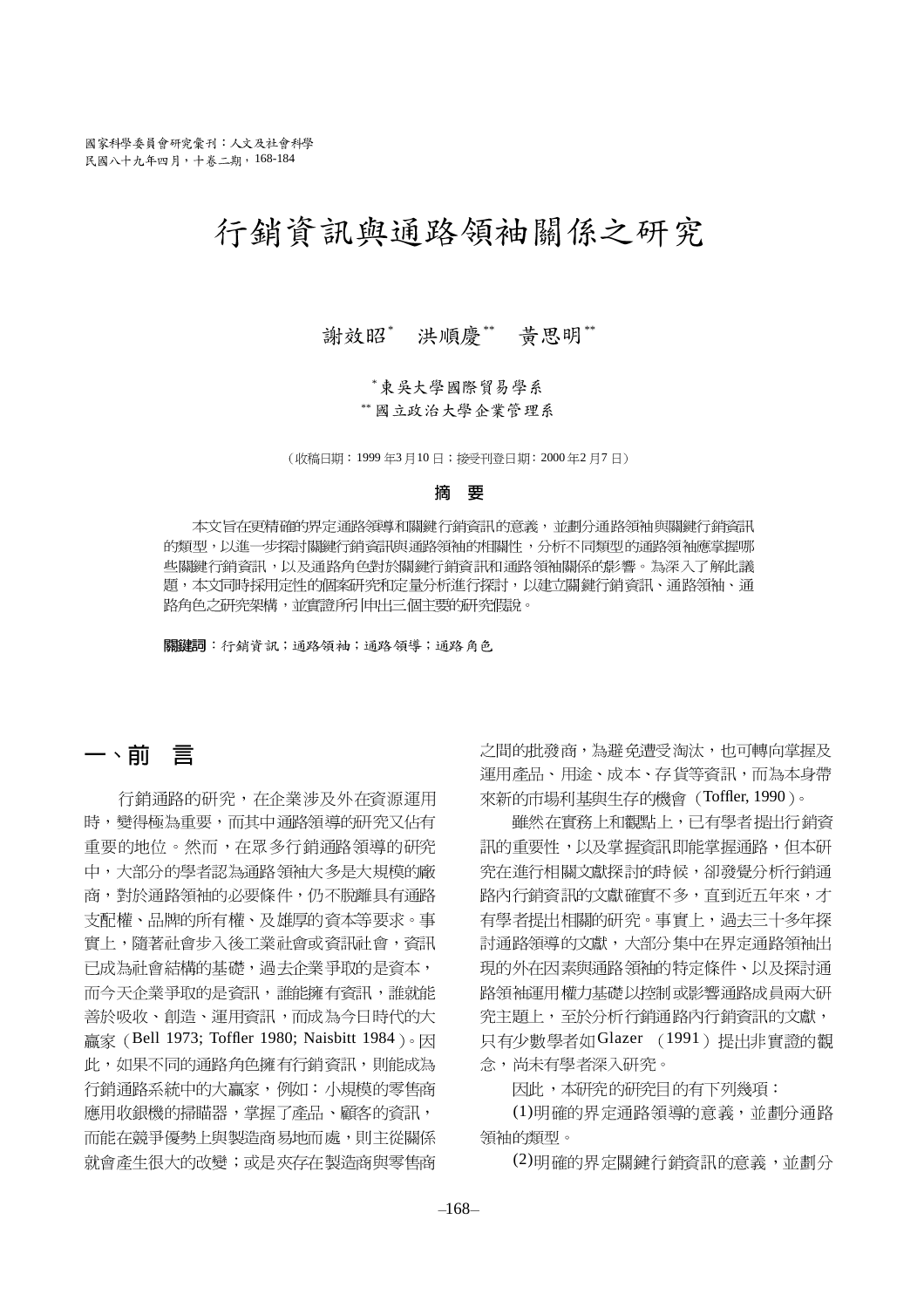關鍵行銷資訊的類型。

(3) 探討關鍵行銷資訊與通路領袖的相關性。

(4)分析涌路角色對於關鍵行銷資訊和涌路領 袖關係的影響。

### 二、文獻探討

#### (一) 通路領導的涵義與權力基礎

通路領袖是指在行銷通路系統中,能夠在通路 領導活動上指導或支援其他通路成員的成員 (Stern et al., 1996),這種對通路領袖的定義,是從 微觀的角度來定義,意指在每一個行銷通路系統中 都可能存在一個通路領袖,指導或支援行銷通路系 統中其他的通路成員;反之,如果是由巨觀的角度 來定義,則每一個產業只存在一個通路領袖,這個 通路領袖也就是主導整個產業的領導者。

若由通路領袖所運用的權力去分析通路領導活 動的內容,可以發現在1970年代中期以前的研究 中,學者通常將通路領袖視為具有穩固的通路地 位、豐富的通路經驗、較大的公司規模、成功的經 濟經驗、以及豐富的財務資源、人力資源、技術等 (Etgar, 1977),因此,早期研究通路權力的學者, 所提出論點大部分是通路領袖如何運用權力基礎主 導與直接控制其他通路成員的行銷決策、分派其他 通路成員應執行的功能、嚴密監控通路成員的行 為、評估通路成員的績效、制裁或激勵通路成員 El-Ansary and Stern 1972; Hunt and Nevin 1974; Etgar 1976; Etgar 1978)。1970年代的中期以後, 研究通路權力的學者發現,在運用強制性的權力領 導通路成員的行銷通路系統中,通路成員的滿足感 很低,並且通路衝突的程度較高,此外,當環境愈 來愈多變化、競爭愈來愈激烈、消費需求愈來愈多 樣化、以及資訊和資訊技術能夠快速轉換,幾平所 有的經濟和商業活動的因素影響下(Glazer, 1991), 1970年代中期以前所探討具有規模經濟的 通路領袖已漸失其主導通路成員的強制性的權力, 因此學者將研究重重點由獎賞權、強制權、及法統 權移到專家權、參考權、和資訊權的非強制性的影 響策略 ト (Frazier 1983; Frazier and Summers 1984;

Gaski 1984; Gaski and Nevin 1985; Frazier and Summers 1986; Kale 1986; Keith *et al.*, 1990; Frazier and Rody 1991), 可以間接的影響通路成員的行銷 決策、諮詢或考慮通路成員的意見、支援通路成員 各項通路功能、建立關係緊密的合作系統、雙向的 溝涌與協調。

本研究在探討相關通路領導與通路領袖的文獻 後,歸納出兩大類型的通路領導的內容與活動:控 制型和參與型(表一)。控制型的通路領導活動包 括:主導控制通路成員的行銷決策與活動、分派通 路成員執行的功能、嚴密監督通路成員的行為、制 裁與激勵通路成員、評估通路成員的作業績效、以 及集中處理資訊;參與型的通路領導活動包括:間 接影響通路成員的行銷決策、支援通路成員各項通 路功能、建立關係緊密的合作系統、雙向的溝通與 協調、諮詢通路成員的意見以制定行銷決策、以及 交換資訊。

本研究嘗試擴大發展組織內的領導構面為通路 (跨組織)領導的兩個構面:定規程度與互動程 度。所謂定規程度是指通路領袖分派通路成員執行 通路功能的結構化程度(通路領袖對於通路成員的 地位、角色、與工作方式訂定規章或程序的結構化 程度)、通路領袖監督通路成員的嚴密程度、通路 領袖評估通路成員績效的結構化程度、通路成員依 照通路領袖詳盡規定行事的程度等,因此,控制型 的通路領導具有較高程度的定規,反之,參與型的 通路領導具有較低程度的定規;所謂互動程度是指 通路成員參與行銷決策的程度、通路領袖與通路成 員雙向溝通的程度、通路成員共同達成通路目標的 程度、通路領袖與成員之間互相了解的程度等,因 此,參與型的通路領導具有較高程度的互動,反 之,控制型的通路領導具有較低程度的互動(表  $\equiv$ ).

### (二)行銷資訊與通路領袖的關係

從涌路領導文獻的整理中可以發現,有一大部 分的文獻集中探討通路領袖的特定條件上,而其中 大部分的學者,例如: Little (1970)、Etgar (1977)、賴鑫奎(民70),認為只有擁有龐大的公 司規模、財務資源、品牌控制能力、產品技術能力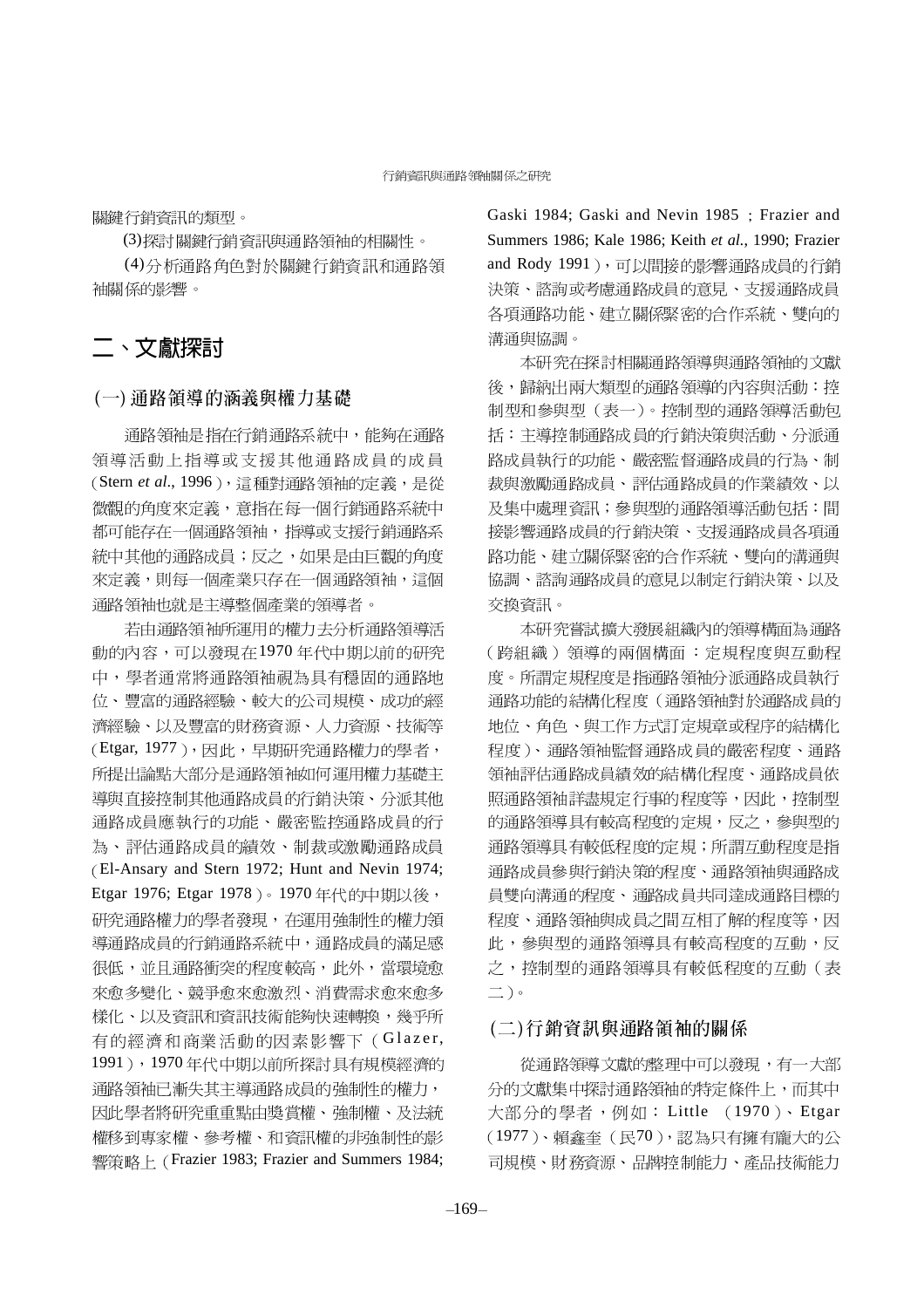#### 謝效昭 洪順慶 黃思明

| 通路領袖類型                                  |           | 控          | 制          | 型          | 的                     |            |           | 參          | 與          | 型          | 的         |           |
|-----------------------------------------|-----------|------------|------------|------------|-----------------------|------------|-----------|------------|------------|------------|-----------|-----------|
| 通路領導內涵                                  |           | 通          | 路          | 領          | 袖                     |            |           | 通          | 路          | 領          | 袖         |           |
| 支                                       |           | 分派         |            | 制          | 評                     | 資訊         | 影響        |            |            | 溝          | 諮         | 資         |
| 持<br>文                                  |           |            | 嚴密監督       | 裁          | 估                     |            |           | 支援通路       |            | 通          | 詢         | 訊         |
| 獻                                       |           | 通路         |            | 與          | 績                     | 【集中處】      | 行銷        |            |            | 與          | 意         | 交         |
|                                         | 主導行銷決策    | 功能         | 控制         | 激<br>勵     | 效                     | 理          | 決策        | 功能         | 建立合作體系     | 協<br>調     | 見         |           |
| Mallen(1963)                            |           | $\sqrt{}$  |            | $\sqrt{}$  |                       |            |           |            |            |            |           | 換         |
| Stern(1967)                             | V         |            |            | V          | $\sqrt{}$             | $\sqrt{}$  |           |            |            |            |           |           |
| Little(1970)                            | $\sqrt{}$ | V          | V          | V          |                       | $\sqrt{}$  |           |            |            |            |           |           |
| El-Ansary and Stern(1972)               | $\sqrt{}$ | $\sqrt{ }$ | $\sqrt{}$  | $\sqrt{ }$ | $\sqrt{}$             | $\sqrt{ }$ |           |            |            |            |           |           |
| Hunt and Nevin(1974)                    |           |            | $\sqrt{ }$ | $\sqrt{ }$ | $\overline{\sqrt{2}}$ |            |           |            |            |            |           |           |
| Etgar(1976)                             | V         |            |            | $\sqrt{}$  |                       | V          |           |            |            |            |           |           |
| Etgar(1977)                             |           |            | $\sqrt{}$  | $\sqrt{}$  |                       |            |           |            |            |            |           |           |
| Etgar(1978)                             |           |            | $\sqrt{}$  |            |                       |            |           |            |            |            |           |           |
| Frazier(1983)                           |           |            |            |            |                       |            |           | $\sqrt{}$  |            |            | V         | V         |
| Schul, Pride and Little(1983)           |           | V          | $\sqrt{}$  | V          |                       | V          | V         | $\sqrt{}$  | V          |            | $\sqrt{}$ |           |
| Frazier and Summers(1984)               |           |            |            |            |                       |            |           | $\sqrt{2}$ | $\sqrt{}$  |            | $\sqrt{}$ |           |
| Gaski(1984)                             |           |            |            |            |                       |            |           |            | V          |            | $\sqrt{}$ |           |
| Gaski and Nevin(1985)                   |           |            |            |            |                       |            |           |            |            |            |           |           |
| 李長政(民74)                                |           |            | ν          | ν          | ٦                     |            |           | N          | $\sqrt{}$  | Ń          |           | V         |
| 梁昇玉(民74)                                |           | V          |            |            |                       |            |           |            | $\sqrt{ }$ | $\sqrt{}$  |           |           |
| Frazier and Summers(1986)               |           |            |            |            |                       |            | V         | $\sqrt{}$  | $\sqrt{}$  | $\sqrt{}$  | V         |           |
| Kale(1986)                              |           |            |            |            |                       |            | $\sqrt{}$ | $\sqrt{}$  | $\sqrt{}$  | $\sqrt{ }$ | $\sqrt{}$ |           |
| 鄭基正(民77)                                |           |            |            |            | ν                     |            |           |            |            |            |           | V         |
| 林進興(民78)                                |           | V          |            |            |                       |            |           |            |            |            |           |           |
| 陳永濱(民78)                                |           |            |            | $\sqrt{}$  | $\sqrt{}$             |            |           | V          | V          | V          |           |           |
| 戴鴻志(民78)                                |           |            |            |            |                       | V          | V         | $\sqrt{}$  | $\sqrt{}$  | V          |           | $\sqrt{}$ |
| Anderson and Narus(1990)                |           |            |            |            |                       |            |           |            | $\sqrt{}$  |            | V         |           |
| Keith, Jackson and Crosby(1990)         |           |            |            |            |                       |            | V         |            |            |            |           |           |
| Stalk and Hunt(1990)                    |           |            |            |            |                       |            |           |            | V          |            |           |           |
| Price(1991)                             |           | V          |            |            | V                     |            |           | ٦          | V          | V          | V         |           |
| Fiazier and Rody(1991)                  |           |            |            |            |                       |            | V         | V          | $\sqrt{}$  |            | V         | V         |
| Glazer(1991)                            |           |            |            |            |                       |            |           | $\sqrt{}$  |            |            | V         |           |
| 張翠玲(民80)                                |           |            |            |            |                       |            |           |            |            |            |           |           |
| 蔡明修(民80)                                |           |            |            |            |                       |            |           |            |            |            |           |           |
| Stern and El-Ansary(1992)               |           |            |            |            |                       |            |           |            |            |            |           |           |
| Dant and Schul(1992)                    |           |            |            |            |                       |            |           |            |            |            |           |           |
| Skinner, Gassemheimer and Kelley (1992) |           |            |            |            |                       |            |           |            |            |            |           |           |
| Clemons and Row(1993)                   |           |            |            |            |                       |            |           |            |            |            |           |           |
| Glazer(1993)                            |           |            |            |            |                       |            |           |            |            |            |           |           |
| Johnson, Sakano, Cote and Onzo(1993)    |           |            |            |            |                       |            |           |            |            |            |           |           |
| 謝仁和(民82)                                |           |            |            |            |                       |            |           |            |            |            |           |           |
| Blattberg and Glazer(1994)              |           |            |            |            |                       |            |           |            |            |            |           |           |
| 瞿紹美(民83)                                |           |            |            |            |                       |            |           |            |            |            |           |           |

#### 表一 诵路領袖類型與诵路領導内涵的相關文獻量整

資料來源:本研究彙整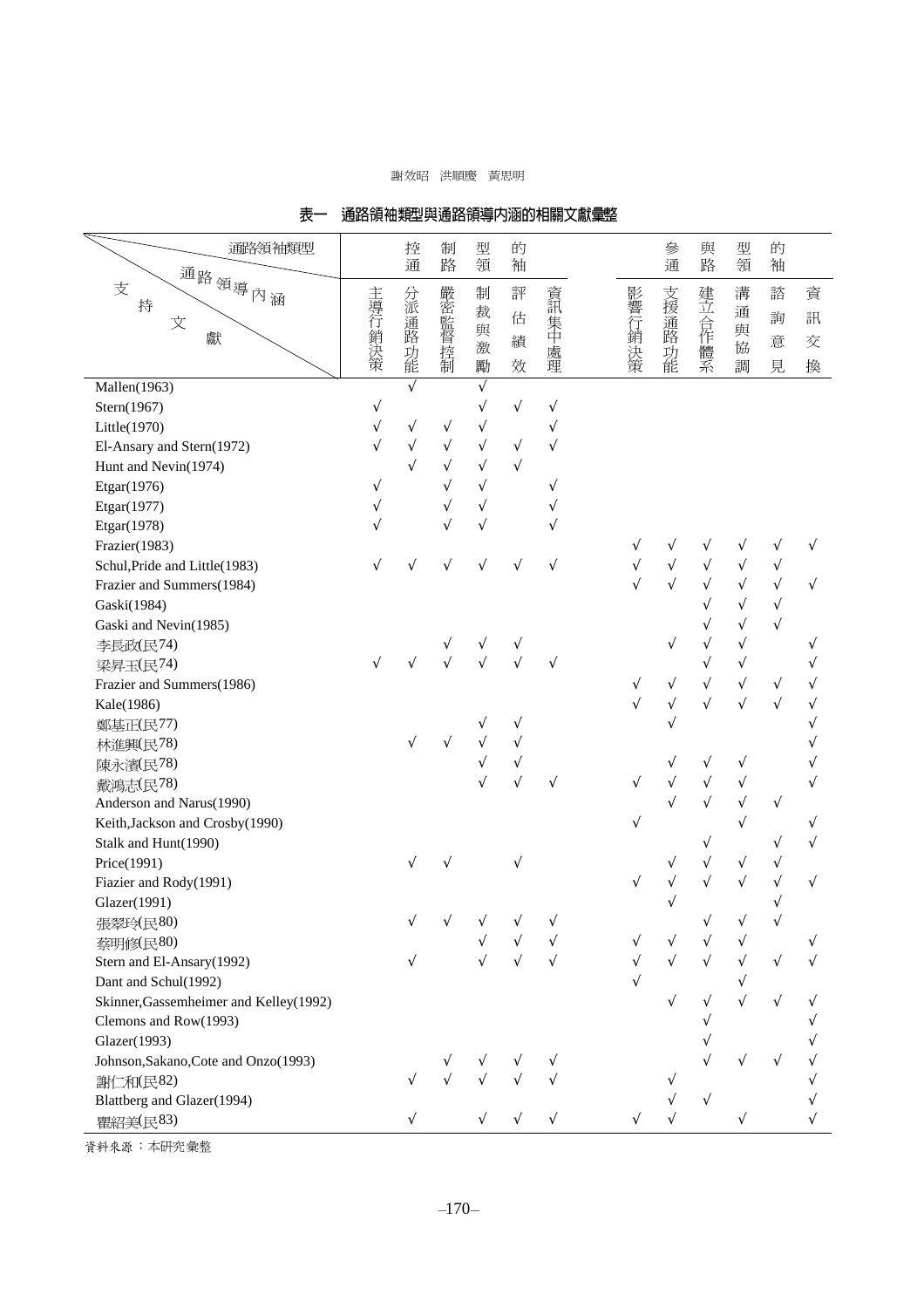的廠商,才能夠成為涌路領袖,因此,這些研究的 對象多半是大規模製造商。隨著時代的變遷、環境 的改變, 使得具有較大公司規模、豐富的財務資 源、高知名度的品牌、較強的技術能力等條件的通 路成員,不見得能夠掌握行銷通路而成為通路領袖 (Toffler, 1990)。近年來,有部分學者開始注意到 資訊的重要性,因此產生了資訊即是成功、資訊即 是權力的論點,例如: Bell (1973)、Toffler (1981)、Naisbitt (1984) 等學者即認為,隨著社 會步入後工業社會或資訊社會,資訊已成為社會結 構的基礎,過去企業爭取的是資本,而今天企業爭 取的是資訊,誰能擁有資訊,誰就能善於吸收、創 造、運用資訊,而成為今日時代的大贏家;此外, Toffler (1990) 以實際的個案證實, 如果小規模的 零售商應用收銀機的掃瞄器,掌握了產品、顧客等 關鍵行銷資訊,則能在權勢上與製造商易地而處, 改變過去的主從關係,或是夾存在製造商與零售商 之間的批發商,可以轉向掌握及運用產品、用途、 成本、存貨等行銷資訊,而為本身帶來新的生機。 Blattberg and Glazer (1994) 認為在資訊密集的行 銷時代 (產品差異程度高、市場分散程度高), 通 路成員要成為通路領袖,必須要能「控制顧客」, 而通路成員若要控制顧客,先決條件是要成為「系 統整合者」,換言之,通路成員能在行銷通路的加 值鏈中,可以藉由三項系統整合功能來增加價值而 成為通路領袖:(1)取得產品或零件的知識與技 巧,(2)搭配或組裝產品或零件的技術,(3)了解顧 客需求以提供顧客化的產品。Blattberg and Glazer 的觀點推翻了大型廠商主導行銷涌路的必然性, 也

| 通路領導構面 |            | 通路領導 |     |
|--------|------------|------|-----|
|        |            | 控制型  | 參與型 |
| 定      | 分派功能的結構化程度 | 高    | 低   |
| 規      | 監督的嚴密程度    | 高    | 低   |
| 程      | 評估績效的結構化程度 | 高    | 低   |
| 度      | 規定行事的詳盡程度  | 高    | 低   |
| 互      | 成員參與決策的程度  | 低    | 高   |
| 動      | 雙向溝通的程度    | 低    | 高   |
| 程      | 共同達成目標的程度  | 低    | 高   |
| 度      | 成員互相了解的程度  | 低    | 高   |

表二 涌路領導的分類

支持本研究認為關鍵行銷資訊與通路領導具有高度 的相關性。

### (三)關鍵行銷資訊的內涵

至於在行銷通路系統中的關鍵行銷資訊,可以 根據資訊的來源和項目,有系統的進行分類。把 Glazer (1991) 的三種行銷資訊觀念 (企業在行銷 環境中所交換的資訊可以分為企業與下游顧客相關 的資訊、企業與上游供應商的資訊、以及企業內部 的資訊三種)運用到行銷通路內,可以作此描述 (圖一):製造商在行銷通路中,可以與上游的供 應商交換行銷資訊(Ims)、本身內部交換行銷資 訊(Imm)、與下游批發商交換行銷資訊(I mw)、與消費者交換行銷資訊(Imc);批發商在 行銷通路中,可以與上游的製造商交換行銷資訊 (I wm)、本身內部交換行銷資訊(I ww)、與下游 零售商交换行銷資訊(I wr); 零售商在行銷通路 中,可以與上游的批發商交換行銷資訊(Irw)、 本身內部交換行銷資訊(Irr)、與下游消費者交換 行銷資訊(Irc)。

根據Glazer (1991)提出的資訊價值論點, 企 業與供應商或本身內部的資訊價值來自於產品生產 (投入和產出)與作業成本的減少,而企業與顧客 的資訊價值則是來自於市場收益的增加,本研究將 此觀點引用到行銷通路成員之間交換的資訊上,而 將製造商、批發商、零售商與上游或本身內部所交 換的行銷資訊,歸納為成本導向的關鍵行銷資訊, Rangan *et al.*

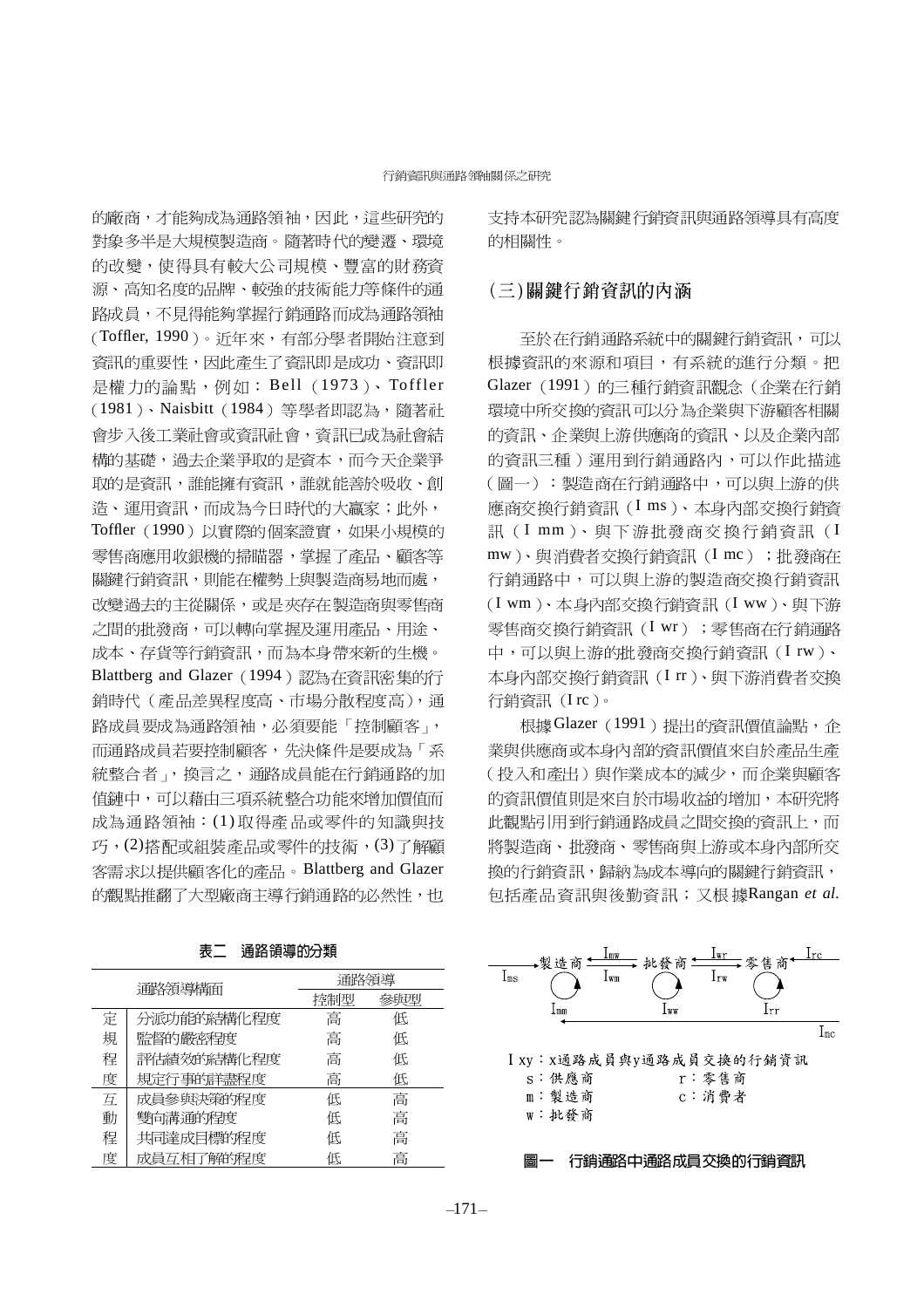(1992) 所提出的相關產品與後勤的行銷資訊內容 包括產品資訊(包括蒐尋產品所需要的時間、產品 技術複雜性、產品技術改變的速度)、批量大小 (包括單位價格、使用率、訂購數量)、產品搭配程 度(產品搭配組合、一次購足)、後勤(包括倉 儲、運輸)等, 及Attwood and Attwood (1992)和 Bowersox et al. (1986) 所提出的後勤行銷資訊內 容包括倉儲資訊、存貨資訊、訂購資訊、運輸資訊 等,因此本研究歸納出產品資訊包括:產品製造、 產品技術、產品包裝、及產品搭配等資訊,後勤資 訊包括:倉儲量、倉儲地點、存貨水準、單位價 格、訂購批量、購買等候時間、訂購程序、發貨 單、運送路線、及車輛裝載與卸貨等資訊。至於製 造商、批發商、零售商與下游所交換的行銷資訊, 本研究則歸納為市場導向的關鍵行銷資訊,包括兩 大類的關鍵行銷資訊:通路資訊與消費資訊;根據 Rangan et al. (1992) 所提出的相關通路與消費的 行銷資訊內容包括產品顧客化程度(包括調整的程 度、顧客化的程度、顧客重要性)、產品品質、產 品取得的程度(包括使用頻率、採購時間、替換 率)、售後服務(包括等待時間、服務需求),以及 荒川丰基 (民80)、Bessen (1993)、Clemons and Row (1993)、Ing and Mitchell (1994) 等學者所 提出的消費資訊包括人口統計資料、生活型態資 料、購買經歷資料(如商品種類、消費者購買件 數、購買時間、購買價格、商品組合等資料),因 此本研究歸納出通路資訊包括:交易對象基本資 料、地區性需求、訂購頻率、訂購時間、訂購價 格、特殊需求、銷售數量、邊際利潤、付款方式、 促銷、信用許可、產品顧客化的調整、及產品品質 等資訊,而消費資訊包括:消費者的人口統計變 數、生活型態、偏好、使用的頻率、購買的時間、 產品置換的頻率、產品顧客化的需求內容、消費者 滿意度、轉換品牌、售後服務(裝置、修理、維 護、保證)、以及競爭者等資訊 (表三)。

### (四)通路角色對關鍵行銷資訊與通路領袖關 係的影響

本研究探討相關的文獻後 (Diamond and Pintel, 1988; Davidson et al., 1988; Mason et al., 1991; McCarthy and Perreault, 1991; Hiam and Schewe 1992),發現大多數學者的將通路角色分為製造 商、批發商、零售商三類。由不同通路角色所提供 的通路功能,可進一步分析不同通路角色要成為通 路角色應執行的通路功能, Stern and El-Ansary (1996) 分析製造商成為通路領袖必備的通路功

|        | 成本導向的關鍵行銷資訊<br>(Ims $\cdot$ Iwm $\cdot$ Irw $\cdot$ Imm $\cdot$ Iww $\cdot$ Irr) |          | 市場導向的關鍵行銷資訊<br>$(\text{Im}w \cdot \text{Im}c \cdot \text{Iwr} \cdot \text{Irc})$ |  |  |
|--------|----------------------------------------------------------------------------------|----------|----------------------------------------------------------------------------------|--|--|
| 產品資訊   | 後勤資訊                                                                             | 通路資訊     | 消費資訊                                                                             |  |  |
| 產品的製造  | 倉儲                                                                               | 交易對象基本資料 | 人口統計變數                                                                           |  |  |
| 產量     | 倉儲量                                                                              | 地區性需求    | 生活型熊                                                                             |  |  |
| 產能     | 倉儲地點                                                                             | 訂購       | 偏好                                                                               |  |  |
| 產品技術   | 存貨水進                                                                             | 訂購頻率     | 使用的頻率                                                                            |  |  |
| 技術的複雜性 | 訂購                                                                               | 訂購時間     | 購買的時間                                                                            |  |  |
| 技術的改變  | 單位價格                                                                             | 訂購價格     | 產品置換的頻率                                                                          |  |  |
| 產品包裝   | 訂購批量                                                                             | 特殊需求     | 產品顧客化的需求                                                                         |  |  |
| 產品搭配   | 購買等候時間                                                                           | 銷售數量     | 消費者滿意度                                                                           |  |  |
|        | 訂購程序                                                                             | 邊際和潤     | 轉換品牌                                                                             |  |  |
|        | 運輸                                                                               | 促銷       | 售後服務                                                                             |  |  |
|        | 發貨單                                                                              | 付款方式     | 競爭資訊                                                                             |  |  |
|        | 運送路線                                                                             | 信用許可     |                                                                                  |  |  |
|        | 車輛裝載與卸貨                                                                          | 產品顧客化的調整 |                                                                                  |  |  |
|        |                                                                                  | 產品品質     |                                                                                  |  |  |

表三 關鍵行銷資訊的類型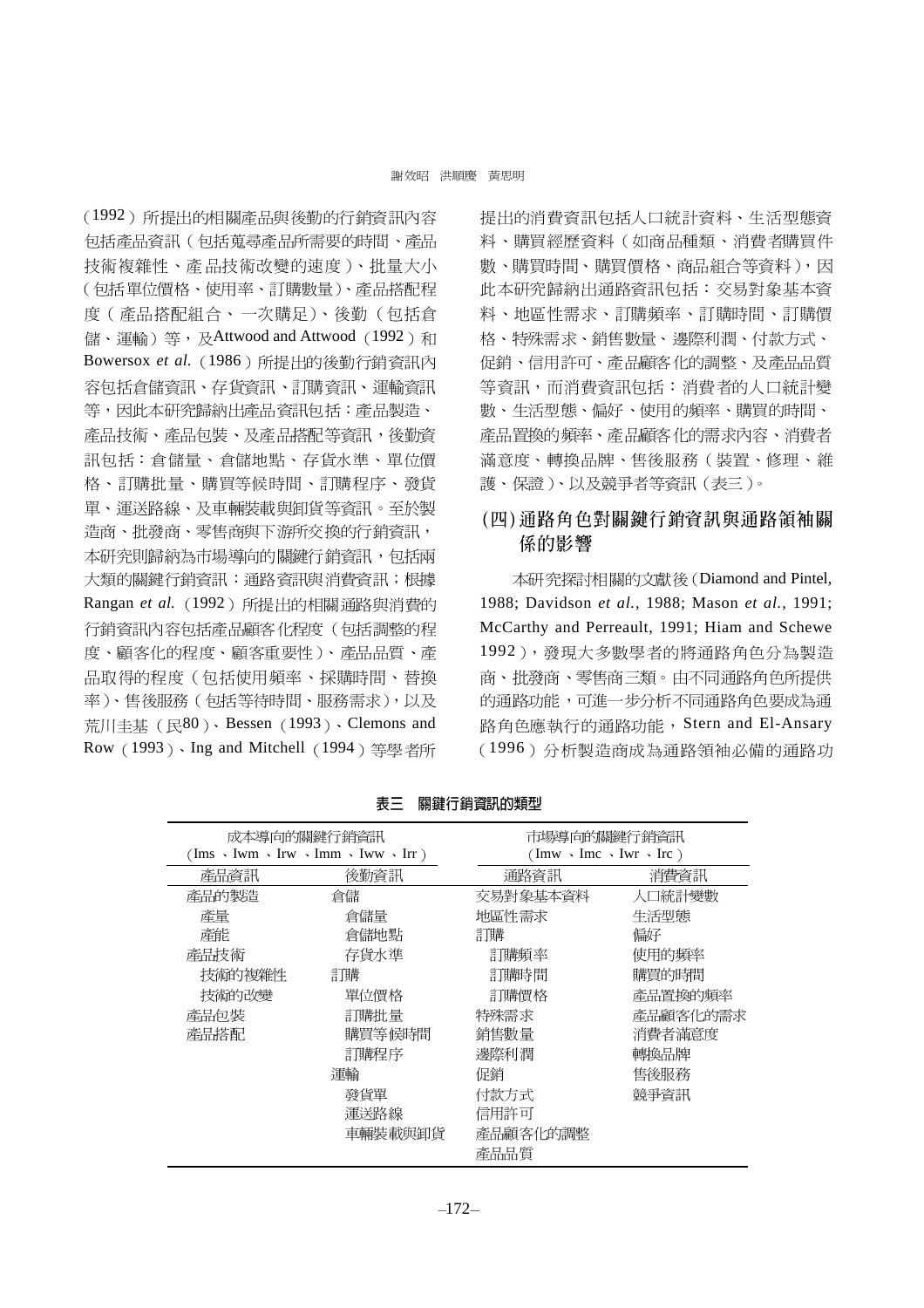能,認為製造商能夠執行產品的研究與發展、促銷 (藉由廣告拉的策略建立消費者特許)、長期的市場 **資訊收集、支援中間商等活動,而能夠領導其他通** 路成員,因此,製造商所提供的通路功能包括:持 續不間斷的開發新產品上市;藉由廣告等促銷活 動,建立最終消費者的產品偏好或產品忠誠度;建 立長期的市場資訊收集和傳播系統,了解最終消費 者的最新需求,以吸收其他通路成員的不確定性、 承擔風險。而批發商在增加其領導行銷通路系統之 能力上,所提供的通路功能包括:藉由產品的修改 和差異化,提供特殊及顧客訂製的功能;支持自願 加盟連鎖店及成立特許專賣系統,為垂直行銷系統 提供集中的訂購、財務融資、風險承擔、協商等功 能。至於零售商要成為通路領袖所應執行的通路功 能,他認為因零售商具有獨特的屬性使其能夠成為 通路領袖,這些屬性包括接近地區性市場,可以有 效的掌握消費者需求;向後整合批發功能,以多層 商品供應商的姿態進入大規模市場,而成為市場的 把關者;擁有一些特殊且獨有的關鍵資源(如貨架 空間),而能增加零售商的議價能力,因此,零售 商所提供的通路功能包括:藉由零售點的廣告與銷 售促進活動,刺激消費需求,並且建立消費者對零 售商店的忠誠度及消費者特許;建立行銷資訊系 統,掌握消費者的動態,使本身成為市場資訊專家 而擁有市場控制能力。

### 三、研究設計

#### (一)研究架構

經由前述之理論基礎,本研究提出關鍵行銷資 訊、通路領袖、與通路角色關係之觀念架構(圖 二)。由圖二可知主要的研究變數有三大項,以下 將闡沭信些研究變數的內涵:

(1)關鍵行銷資訊:是指通路成員在行銷通路系 統中相互交換的重要行銷資訊,並且應用在行銷策 略的制定上,本研究歸納了成本導向資訊(產品資 訊和後勤資訊)和市場導向資訊(通路資訊和消費 資訊)兩大類的關鍵行銷資訊,並且應用程度和重 要性作為衡量指標。

(2)通路領袖:是指在一個行銷通路系統中,能 夠在通路領導活動上指導或支援其他通路成員的成 員,本研究歸納了控制型和參與型兩類的涌路領 袖,其中控制型通路領袖有較高的定規程度(分派 功能的結構化程度、監督的嚴密程度、評估績效的 結構化程度、規定行事的詳盡程度),而參與型通 路領袖有較高的互動程度(成員參與決策的程度、 雙向溝通的程度、共同達成目標的程度、成員互相 瞭解的程度)。

(3)通路角色: 是指在行銷通路系統中, 通路成 員因主要業務和執行通路功能的不同,而區分成不 同類型的通路成員,本研究歸納了製造商、批發商 和零售商三種通路角色,其中製造商包括國內的個 人電腦生產廠商、國外個人電腦生產廠商在台分公 司、國外個人電腦生產廠商在台代理商;批發商包 括配銷商、經銷商、加值經銷商;零售商包括零售 店、自營店、量販店、專賣店。

#### (二)研究假說

根據研究架構,變項間的關聯可以推導三個研 究假說,第一個假說是關於關鍵行銷資訊與通路領 袖關係的假說;第二個假說是關於關鍵行銷資訊類 型與通路領袖類型關係的假說;第三個假說是關於 通路角色對於關鍵行銷資訊與通路領袖關係之影響 的假說:

H1: 通路領袖與掌握關鍵行銷資訊之間有顯 著關係。

H2: 不同類型的通路領袖與不同類型的關鍵 行銷資訊之間有顯著關係。

H2-1: 控制型的通路領袖與成本導向的關鍵

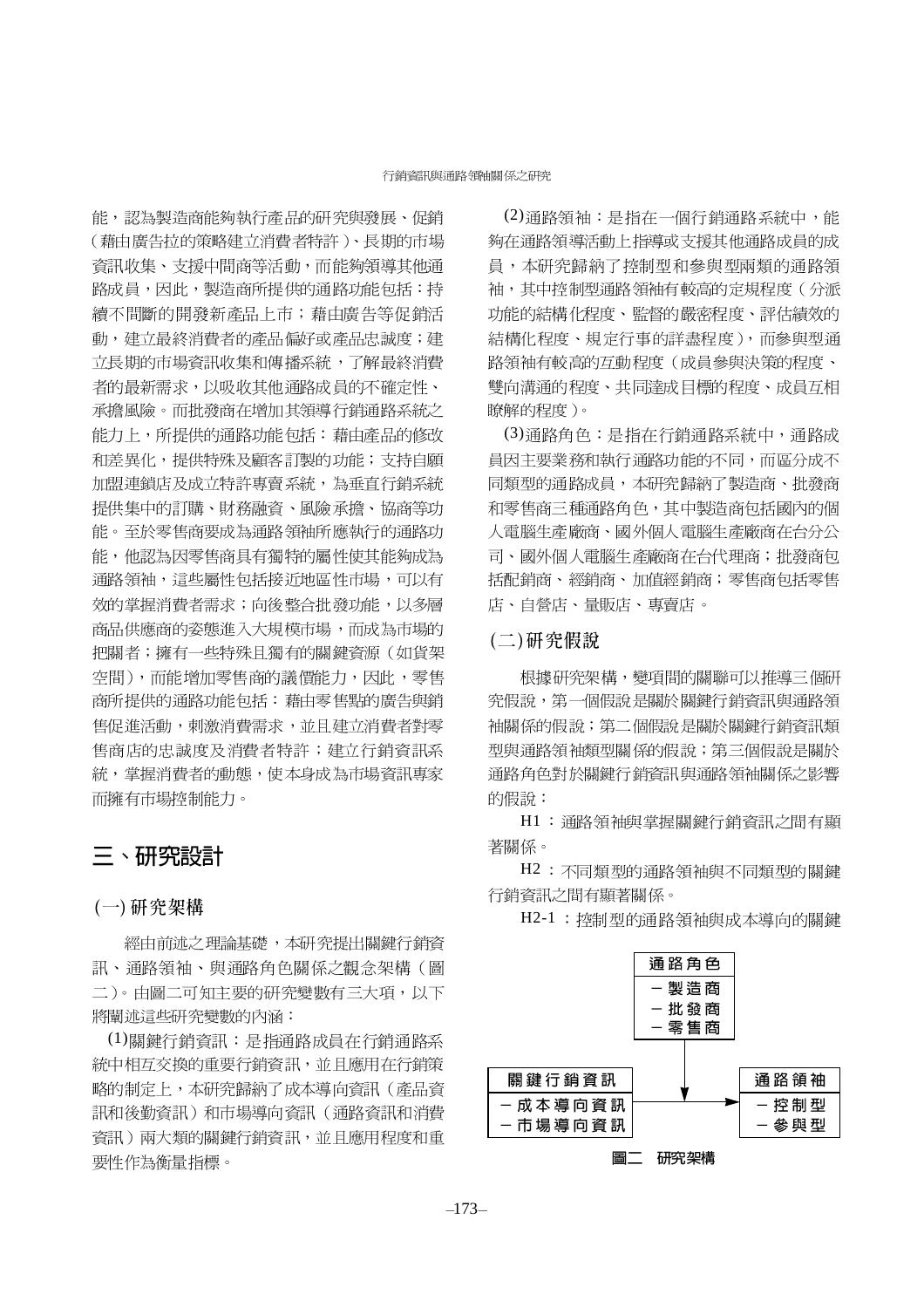行銷資訊之間有顯著關係。

H2-2: 參與型的通路領袖與市場導向的關鍵 行銷資訊之間有顯著關係。

H3: 通路角色會影響關鍵行銷資訊與通路領 袖之間的關係。

H3-1: 通路角色會影響控制型通路領袖與成 本導向的關鍵行銷資訊之間的關係。

H3-2: 通路角色會影響參與型通路領袖與市 場導向的關鍵行銷資訊之間的關係。

#### (三)研究對象與抽樣設計

本研究的研究對象是通路領袖,而在每個產業 中的通路領袖為數並不多,若要以大樣本進行實 證,實有樣本數不足的的難題無法克服,另外,本 研究的分析單位為通路領袖所領導的行銷通路系 統, 訪問對象包括個案公司(通路領袖)及其上、 下游(通路成員),若以大規模郵寄問卷的方式進 行調查,將不易解決問卷配對(配合同一通路系統 內通路領袖和通路成員的問卷)的問題。因此,本 研究採個案研究方法進行探討,找出產業中具有代 表性的個案公司,並且以人員親訪的方式蒐集個案 公司與其上、下游之資料,以解決通路領袖不易尋 求與接觸的問題。

至於本研究選擇的產業是國內個人電腦業,本 研究選擇國內個人雷腦業的理由是: (1)國內個人 電腦業是一個較為新興的產業,因此不會只有單一 個產業領袖控制整個行銷通路,而有不同類型的通 路領袖存在產業中; (2)為使行銷通路系統中同時 存在製造商、批發商、零售商三種通路角色,本研 究只選擇一階或一階以上的行銷通路系統作分析, 根據財團法人資訊工業策進會資訊市場情報中心的 調查顯示,藉由一階或一階以上行銷通路所銷售的 個人電腦數量佔總銷售量的64%,藉由零階行銷

| 表四 | 本研究設計的十八組通路領袖樣才 |  |
|----|-----------------|--|
|----|-----------------|--|

| 通路角色 | 通路領袖 |     |
|------|------|-----|
|      | 控制型  | 參與型 |
| 製造商  | 3組   | 3組  |
| 批發商  | 3組   | 3組  |
| 零售商  | 3組   | 3組  |

涌路(直接銷售)所銷售的個人雷腦數量占31% (詹文男與張光平,民84),雖然其中有三分之一 的銷售量未列入本研究中,惟這些直銷的對象以政 府機關、大型企業為主,顧客特性與一般消費者特 性差異很大,所以本研究未將這些行銷通路系統列 入研究範圍,不會對研究結果產生重大影響。

由於國內個人電腦產業中的通路領袖為數並不 多,若要以大樣本進行實證,實有樣本數不足的難 題無法克服,因此,本研究由兩種通路領袖類型和 三種通路角色所形成的六種研究組合下,由專家評 選的方式選擇了十八個通路領袖,並且每一種研究 組合以三組個案進行小樣本的分析比較(表四)。

本研究以判斷抽樣法選擇研究的通路領袖,因 為這種樣本將能符合本研究的目的及所訂定的篩選 進則 (Blank, 1984)。為提高研究對象的代表性, 本研究的通路領袖是由資訊產業內的十位專家(詳 細的專家背景資料如表五)評選出來的。專家評選 的過程如下:首先,由本研究蒐集台灣各縣市電腦 公會所編製的「電腦廠商名錄」及財團法人資訊工 業策進會資訊市場情報中心建立的電腦廠商資料庫 內的電腦廠商資料,刪除重複的廠商後,共得 11,872 家廠商資料;其次,本研究進一步在11,872 家廠商名單內,刪除沒有經營個人電腦項目的廠商 後,得到1,891家電腦廠商經營個人電腦,再由 1,891 家廠商名單內,刪除只有外銷而沒有內銷的 廠商後,得到1,253家有在國內個人電腦市場經營 的廠商,此外,由1,253家廠名單內,選擇內銷個 人雷腦為主(內銷個人雷腦的營業額佔總營業額 50%以上或有獨立的個人電腦內銷事業部)的廠 商,共計有823家廠商,為減輕專家評選時的工作 負荷,本研究按照各公司的員工人數和營業額等條 件,將員工人數低於21人和營業額低於2000萬元 者(不可能是通路領袖的廠商)剔除,最後得到初

表五 參與本研究潛在樣本評選之專家背景

| 專家背景              | 參與人數 |
|-------------------|------|
| 資策會相關領域的研究專家      | 2人   |
| 雷腦同業公會精通行銷通路的會員代表 | 5 人  |
| 資訊產業界的專家顧問        | 2人   |
| 專業媒體的記者           | 上人   |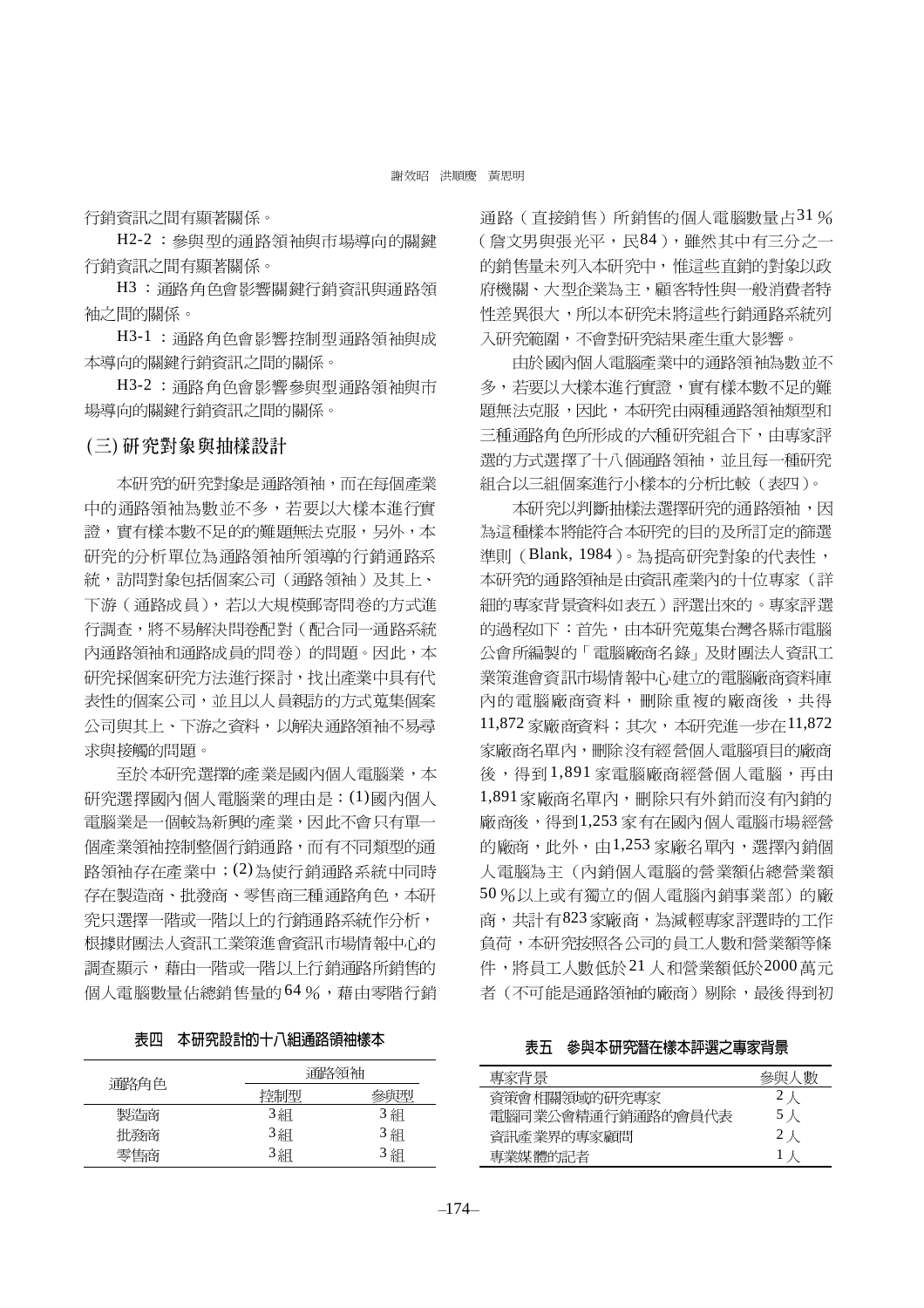選名單212家廠商做為本研究的抽樣母體(本研究 將212家初選的廠商名單按通路角色分類,共得製 造商96家、批發商55家、零售商61家);第三, 本研究設計了一份專家評選問卷提供給專家評選出 潛在樣本,專家評選問卷的設計分三個部分:第一 個部分是請專家評選出通路領袖為製造商的部分, 問卷中先後描述了製造商成為控制型和參與型通路 領袖的領導特性,然後附上初選的製造商名單(96 家)供專家選填三至五家,第二個部分是請專家評 選出通路領袖為批發商的部分,問卷中先後描述了 批發商成為控制型和參與型通路領袖的領導特性, 然後附上初選的批發商名單(55家)供專家選填 出三至五家,第三個部分是請專家評選出通路領袖 為零售商的部分,問卷中先後描述了零售商成為控 制型和參與型通路領袖的領導特性,然後附上初選 的零售商名單(61家)供專家選填出三至五家; 最後,本研究針對控制型和參與型通路領袖的製造 商、批發商、零售商的六種組合,分別統計出專家 推薦的次數,被推薦次數較多的廠商,即列為本研 究的樣本。表六為本研究十八家通路領袖被專家評 選的結果。

為突顯通路領袖掌握了關鍵行銷資訊的論點,

| 通路角色 | 通路領袖類型 | 個案公司 | 專家人數 | 被推薦次數 |
|------|--------|------|------|-------|
|      |        | A公司  | 10   | 10    |
|      | 控制型    | B公司  | 10   | 10    |
|      |        | C公司  | 10   | 10    |
| 製造商  |        | D公司  | 10   | 10    |
|      | 參與型    | E公司  | 10   | 9     |
|      |        | F公司  | 10   | 9     |
|      |        | G公司  | 10   | 10    |
|      | 控制型    | H公司  | 10   | 8     |
|      |        | I公司  | 10   | 7     |
| 批發商  |        | J公司  | 10   | 9     |
|      | 參與型    | K 公司 | 10   | 7     |
|      |        | L公司  | 10   | 6     |
|      |        | M公司  | 10   | 10    |
|      | 控制型    | N 公司 | 10   | 10    |
| 零售商  |        | 0公司  | 10   | 8     |
|      |        | P公司  | 10   | 9     |
|      | 參與型    | Q公司  | 10   | 8     |
|      |        | R公司  | 10   | 8     |

表六 專家評選的結果

本研究需要分析涌路領袖與非涌路領袖在掌握關鍵 行銷資訊上的差異。對於非通路領袖的樣本,是由 本研究提供給專家評選的廠商名單,剔除專家評選 為通路領袖的廠商後抽選出來的(共194家),為 控制規模、財務資源、人力資源等條件會影響通路 成員成員成為通路領袖,本研究首先將非通路領袖 樣本中資本、員工人數、營業額較低的一半樣本 (97家)刪除,而由剩餘一半的樣本中(97家)隨 機抽取18家非通路領袖的樣本,如此一來,本研 究所選擇的非通路領袖樣本,在資本、員工人數、 營業額等條件上,將不會與通路領袖有顯著的差 畢。

為驗證通路領袖調查結果的真實性,本研究針 對通路領袖的上、下游通路成員進行了調查。對於 通路成員的選擇,主要是請通路領袖提供上、下游 通路成員的名單,然後本研究由名單中隨機抽取 10家作為調査的樣本。

# 四、資料分析

有鑑於本研究中最重要的資料蒐集方法(深度 訪談)是一種非數量表示的定性研究技術,問項答 案的不確定性甚高,為使資料的分析能夠滿足研究 需求,本研究設計了結構式表格彙集整理資料。此 外,本研究除了採用定性分析外,也兼採用定量分 析作為輔助,例如:比較通路領袖和非通路領袖差 異時,是以無母數統計檢定兩者差異的顯著性。

#### (一)通路領袖與關鍵行銷資訊的分析

本研究分別以定性和定量兩種方法來分析通路 領袖與關鍵行銷資訊的關係:第一種定量分析法是 分析通路領袖與關鍵行銷資訊的相關性,去比較通 路領袖和非涌路領袖在堂握關鍵行銷資訊的差異, 如果通路領袖和非通路領袖在掌握關鍵行銷資訊上 有顯著的差異,則表示通路領袖與關鍵行銷資訊有 高度的相關; 第二種定性分析方法是深入訪談個案 公司,直接詢問個案公司成為通路領袖的條件,然 後剖析其中的關鍵因素,再經過本研究的彙整統 計,如果掌握關鍵行銷資訊是通路領袖的重要因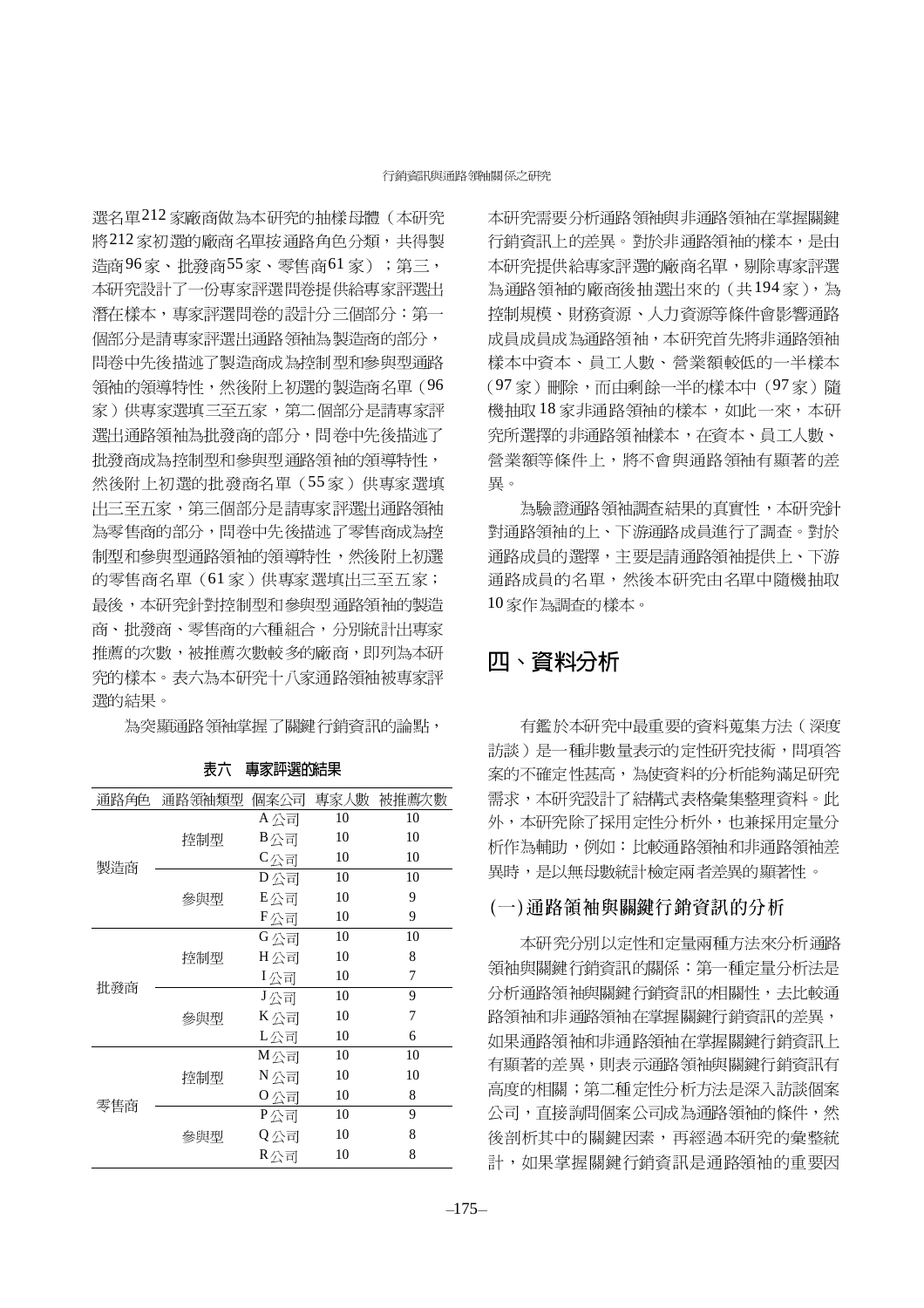#### 謝效昭 洪順慶 黃思明

| 比較變項      | 通路領袖的平均數<br>$(n=18)$  | 非通路領袖的平均數<br>$(n=18)$ | w值        |
|-----------|-----------------------|-----------------------|-----------|
| 資本        | 349,616 仟元            | 324,444 仟元            | 52        |
| 員工人數      | $203 \n\ \mathcal{K}$ | 185 $\lambda$         | 61        |
| 進入國內市場年數  | 11.1年                 | 12.6年                 | 57.5      |
| 營業額       | 3,698,864 仟元          | 2,698,488 仟元          | $31**$    |
| 產品資訊的應用程度 | 3.9                   | 3.1                   | $29.5**$  |
| 後勤資訊的應用程度 | 3.7                   | 3.6                   | 49        |
| 通路資訊的應用程度 | 3.6                   | 2.6                   | $8.6***$  |
| 消費資訊的應用程度 | 3.9                   | 2.3                   | $13.5***$ |
| 產品資訊的重要性  | 4.0                   | 3.1                   | $31.5**$  |
| 後勤資訊的重要性  | 3.7                   | 3.2                   | $42.5*$   |
| 通路資訊的重要性  | 3.6                   | 2.7                   | $18.5***$ |
| 消費資訊的重要性  | 4.1                   | 2.8                   | $6.5***$  |
| 行銷人員數     | 45人                   | 32 $\lambda$          | $38**$    |
| 資訊人員數     | $18$ 人                | $11 \times$           | $22.5***$ |
| 資訊系統投入金額  | 15,246 仟元             | $9,671$ 仟元            | $20***$   |

表七 诵路領袖和非诵路領袖的差異分析

註: \* 表示p < 0.1 , \* \* 表示p < 0.05 , \* \* \* 表示p < 0.01

素,與第一種分析的結果兩相對照,則可驗證假說  $H1$ 

本研究的定量分析法是比較通路領袖和非通路 領袖在掌握關鍵行銷資訊的差異 (表七), 以 Wilcoxon 等級檢定法 (signed rank test) 檢定差異 的顯著性,比較通路領袖比非通路領袖在關鍵行銷 資訊的應用和認知重要性上是否具高度相關性。本 研究比較了通路領袖和非通路領袖在資本、員工人 數、進入國內市場年數、營業額的差異,並且以 Wilcoxon 等級檢定法檢定差異的顯著性(虛無假設 為通路領袖的變數平均值與非通路領袖的變數平均 值無差異,對立假設是通路領袖的變數平均值與非 通路領袖的變數平均值有差異),比較的結果顯 示,通路領袖和非通路領袖在平均資本額、平均員 工人數、平均淮入國內市場年數三個變項的差異未 達到顯著水準,這表示這三個可能影響通路成員成 為通路領袖的條件因素,在本研究中已被控制;通 路領袖和非通路領袖在平均營業額的差異達顯著水 進,並且涌路領袖的平均營業額高於非涌路領袖的 平均營業額,這表示通路領袖的經營績效高於非通 路領袖,這也是通路成員成為通路領袖的好處。

在比較通路領袖和非通路領袖在關鍵行銷資訊 應用程度的差異上,本研究運用五點尺度的量表 (1為沒有用到、2為很少用到、3為普通、4為 常常用到、5為一定用到),比較通路領袖和非通 路領袖在四類關鍵行銷資訊應用的程度,並且以 Wilcoxon 等級檢定法檢定差異在統計上是否達到顯 著水準(虛無假設為通路領袖與非通路領袖在各類 關鍵行銷資訊的應用程度上無差異,對立假設是通 路領袖與非通路領袖在各類關鍵行銷資訊的應用程 度上有差異)。經Wilcoxon 等級檢定法檢定的結果 顯示,通路領袖和非通路領袖在產品資訊、通路資 訊、消費資訊三類關鍵行銷資訊的應用上有顯著差 異,而且通路領袖應用這三類關鍵行銷資訊的程度 遠高於非通路領袖,至於在後勤資訊的應用上,通 路領袖與非通路領袖的差異未達到顯著水準。

在比較通路領袖和非通路領袖在關鍵行銷資訊 重要程度的差異上,本研究運用五點尺度的量表 (1為完全不重要、2為不重要、3為普通、4為 很重要、5為非常重要),比較通路領袖和非通路 領袖在四類關鍵行銷資訊重要程度的差異,並且以 Wilcoxon 等級檢定法檢定差異在統計上是否達到顯 著水準(虛無假設為通路領袖與非通路領袖在各類 關鍵行銷資訊的重要程度上無差異,對立假設是通 路領袖與非通路領袖在各類關鍵行銷資訊的重要程 度上有差異)。經Wilcoxon 等級檢定法檢定的結果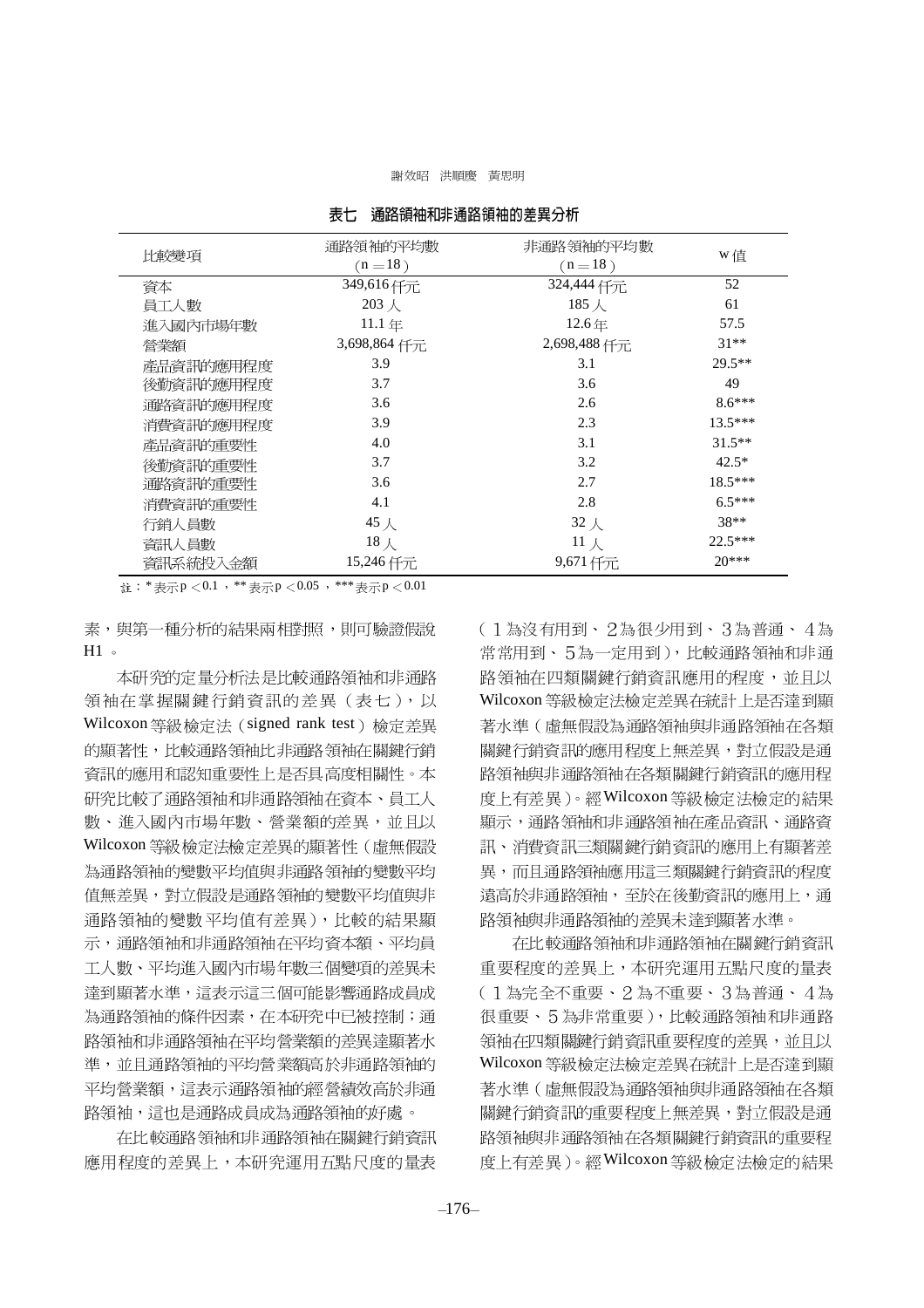顯示,通路領袖和非通路領袖在認知產品資訊、後 勤資訊、通路資訊、消費資訊四類關鍵行銷資訊的 重要性上,都有顯著差異,而且通路領袖認知這四 類關鍵行銷資訊重要的程度遠高於非通路領袖認知 的重要程度。

此外,本研究比較了通路領袖和非通路領袖在 行銷人員數、資訊人員數、資訊系統投入金額的差 異,並且以Wilcoxon等級檢定法檢定差異的顯著 性(虛無假設為通路領袖的變數平均值與非通路領 袖的變數平均值無差異,對立假設是通路領袖的變 數平均值與非通路領袖的變數平均值有差異),經 Wilcoxon 等級檢定法檢定的結果顯示,通路領袖在 行銷人員數、資訊人員數、資訊系統投入金額上, 都比非通路領袖為高,而且差異性都達到顯著水 淮。

本研究採用的第二種定性分析法是深入訪談個 案公司,直接詢問個案公司成為通路領袖的條件, 然後剖析其中的關鍵因素,以下是個案公司對其成 為通路領袖之描述: A公司認為本身之所能成為通 路領袖,主要的條件是公司規模大,能提供充裕的 融通資金給下游的通路成員,所以能控制通路成 員;但必須配合的條件是客戶資訊系統的建立,而 能夠掌握正確有效的客戶債信、出貨、銷售等重要 行銷資訊;另外,企業的知名度高,也是吸引最終 消費者指名購買的主因,因而藉此能增加對下游通 路成員的控制能力。

B公司認為公司早進入國內市場,占有眾多零 售據點,除了具有其他競爭者所沒有的零售據點優 勢外,最重要的是可以蒐集到最終消費市場相關的 行銷資訊,瞭解最終使用者的需求,而能提供消費 者滿意的個人電腦,也因此在國內個人電腦市場建 立了高度的品牌知名度,而建立公司在行銷通路中 的領導地位;此外,公司的規模和財務力量,能夠 給予下游通路成員財務支援,更尊定B公司通路領 袖的地位;至於獨特的生產技術,則使B公司能以 低成本製造出高品質的產品,增加B公司在價格上 的競爭力。

C公司能成為通路領袖的重要條件是挾持著響 譽國際的品牌知名度,但為因應國內個人電腦市場 本土化的需求特色, C公司所擁有的專業行銷人員

和獨特的行銷技術,使公司能建立顧客資訊系統, 掌握到產品和顧客相關資訊。

D公司認為本身能成為通路領袖的條件,除了 品牌知名度之外,重要的是建立了顧客和經銷商資 訊系統,掌握完整的顧客和經銷商資訊,因而能不 斷推出創新產品,並協助通路成員擬定行銷策略。

E 公司認為本身最早進入中南部個人電腦市 場,而能掌控中南部的銷售據點和市場資訊,是成 為通路領袖很重要的關鍵因素;此外,公司擁有專 業的行銷人員和資訊人員,積極規劃開發與通路成 員之間的跨組織資訊系統,也是穩固其通路地位的 重要因素。

F公司認為之所以能成為通路領袖,除了個人 電腦品牌知名度高能吸引顧客之外,最重要的是F 公司擁有一批行銷企劃人才,在充分掌握市場相關 的行銷資訊後,能夠有效的區隔市場,針對不同的 市場區隔提供差異化的產品和服務(例如:針對留 學生市場,提供低價的中文化個人電腦,並且可以 台灣付款,美國取貨)。

G公司認為公司所開發的資訊系統,能夠有效 的管理和運用倉儲、訂單、帳款、配送、融資等相 關資訊,所以能成為專業的通路經營商;至於公司 能夠成功的開發資訊系統,則有賴專業的人力和充 裕的資金。

H公司認為本身能成為通路領袖的主要條件, 是藉由公司培養的專業後勤和資訊人員,開發了後 勤資訊系統,能夠有效的掌握和應用進貨、銷貨、 存貨相關的行銷資訊,降低營運成本和提高效率。

I 公司認為公司早期進入市場和過去成功代理 知名品牌電腦,所建立的企業知名度,是促使自己 成為通路領袖的首要條件;此外,公司投入龐大資 金,建立了後勤和行銷資訊系統,除了提昇後勤作 業的效率之外,還能進一步分析應用顧客與銷售相 關的行銷資訊,增加對通路成員的議價能力。

J 公司認為公司所建立的資訊系統,是促使自 己成為通路領袖的重要條件,因為資訊系統能夠有 效管理和運用產品資訊,提高公司的產品搭配能 力;另外,公司早期進入市場所建立的銷售據點, 能夠協助蒐集消費市場的行銷資訊,使公司也可運 用資訊系統有效分析這些資訊,再提供給通路成員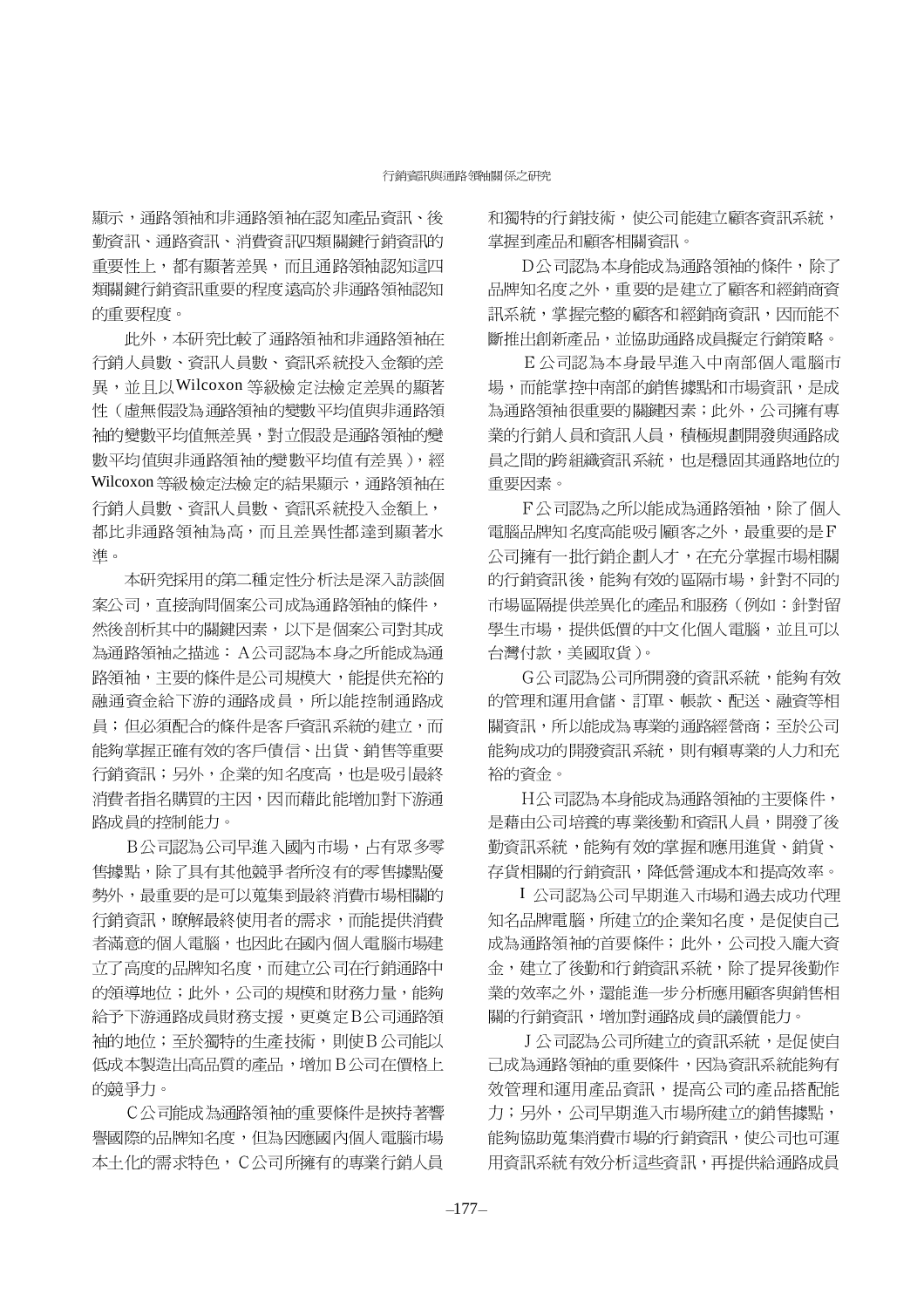參考。

K公司和L公司都認為本身可以成為通路領袖 的原因,是建立了資訊系統,能夠掌握正確和動態 的產品相關的行銷資訊,提升顧客化產品和服務水 進,而增加對通路成員的支援能力。

M公司認為能成為通路領袖的條件,是因為資 金豐沛,能夠在全省廣佈零售店,除了增加銷售提 高對上游通路成員的控制力之外,還能接近最終消 費市場,所以公司建立了顧客資訊系統,蒐集和運 用顧客資訊,提升本身的行銷能力。

N公司認為零售據點的廣佈和建立的商店知名 度,是其成為通路領袖的重要條件之一,此外,公 司也成立了專門的行銷部門及建立了資訊系統,長 期蒐集和運用消費市場和後勤相關的行銷資訊,因 而能有效管理和監控上游的通路成員。

O公司也認為成為通路領袖的重要條件, 是因 為在全省有連鎖店的分布,所以能接近最終消費市 場,並藉由公司資訊和行銷專業人員所建立的資訊 系統,能充分掌握行銷資訊。

P公司認為公司在南部個人電腦場所建立的知 名度和累積的市場經驗,是成為通路領袖的重要條 件。此外,公司建立的資訊系統,除了能掌握最終 消費市場和通路相關的行銷資訊,除了能有效分析 市場和顧客外,還能掌握每次與上游通路成員的交 易資料,有效管理涌路成昌。

Q公司和R公司都認為成為通路領袖的重要條 件,是公司擁有的專業行銷人員,能以獨特的行銷 技術規劃建立資訊系統,有效運用蒐集到的消費市

場資訊,並且以消費市場專業知識支援上游的涌路 成員。

根據以上個案公司所訪談到的資料,本研究彙 整歸納出受訪的個案公司都強調建立了成功的資訊 系統及掌握行銷資訊,是成為通路領袖的重要條 件,其他配合條件還包括行銷技術、人力資源、品 牌或企業知名度、企業規模、後勤技術、早期進入 市場、財務資源、生產技術等。

以上兩種分析的結果,可知在資本、員工人 數、進入國內市場年數都相類似的情形下,通路領 袖在關鍵行銷資訊的應用、認知重要性、行銷人員 數、資訊人員數、投入資訊系統的金額都顯著高於 非通路領袖,因此驗證了假說H1的成立。

### (二)涌路領袖類型與關鍵行銷資訊類型關係 的分析

本研究運用所分析的個案公司通路領袖類型和 掌握關鍵行銷資訊類型結果,進一步分析不同類型 關鍵行銷資訊和不同類型通路領袖之間的關係。以 下分成兩個部分分析: (1) 控制型通路領袖與參與型 通路領袖在不同類型關鍵行銷資訊應用上的差異; (2)控制型通路領袖與參與型通路領袖在認知不同類 型關鍵行銷資訊重要性的差異(表八)。

首先,本研究針對屬於控制型通路領袖的九個 個案公司(A公司、B公司、C公司、G公司、H 公司、I公司、M公司、N公司、O公司)和屬於 參與型通路領袖的九個個案公司(D公司、E公 司、F公司、J公司、K公司、L公司、P公司、

| 比較變項 | 關鍵行銷資訊 | 控制型通路領袖的<br>平均數 $(n=9)$ | 參與型通路領袖的<br>平均數 $(n=9)$ | w值        |
|------|--------|-------------------------|-------------------------|-----------|
|      | 產品資訊   | 4.3                     | 3.5                     | $1.84*$   |
| 應用程度 | 後勤資訊   | 4.5                     | 2.9                     | $3.29***$ |
|      | 通路資訊   | 3.1                     | 4.1                     | $1.90*$   |
|      | 消費資訊   | 3.4                     | 4.4                     | $2.12**$  |
|      | 產品資訊   | 4.2                     | 3.7                     | $2.17**$  |
| 重要性  | 後勤資訊   | 4.4                     | 3.2                     | $3.83***$ |
|      | 通路資訊   | 3.3                     | 4.0                     | $2.55**$  |
|      | 消費資訊   | 3.7                     | 4.5                     | $2.49**$  |

| 表八 | 控制型和參與型通路領袖在關鍵行銷資訊的差異分析 |
|----|-------------------------|
|    |                         |

註:\* 表示p  $< 0.1$ , \*\* 表示p  $< 0.05$ , \*\*\* 表示p  $< 0.01$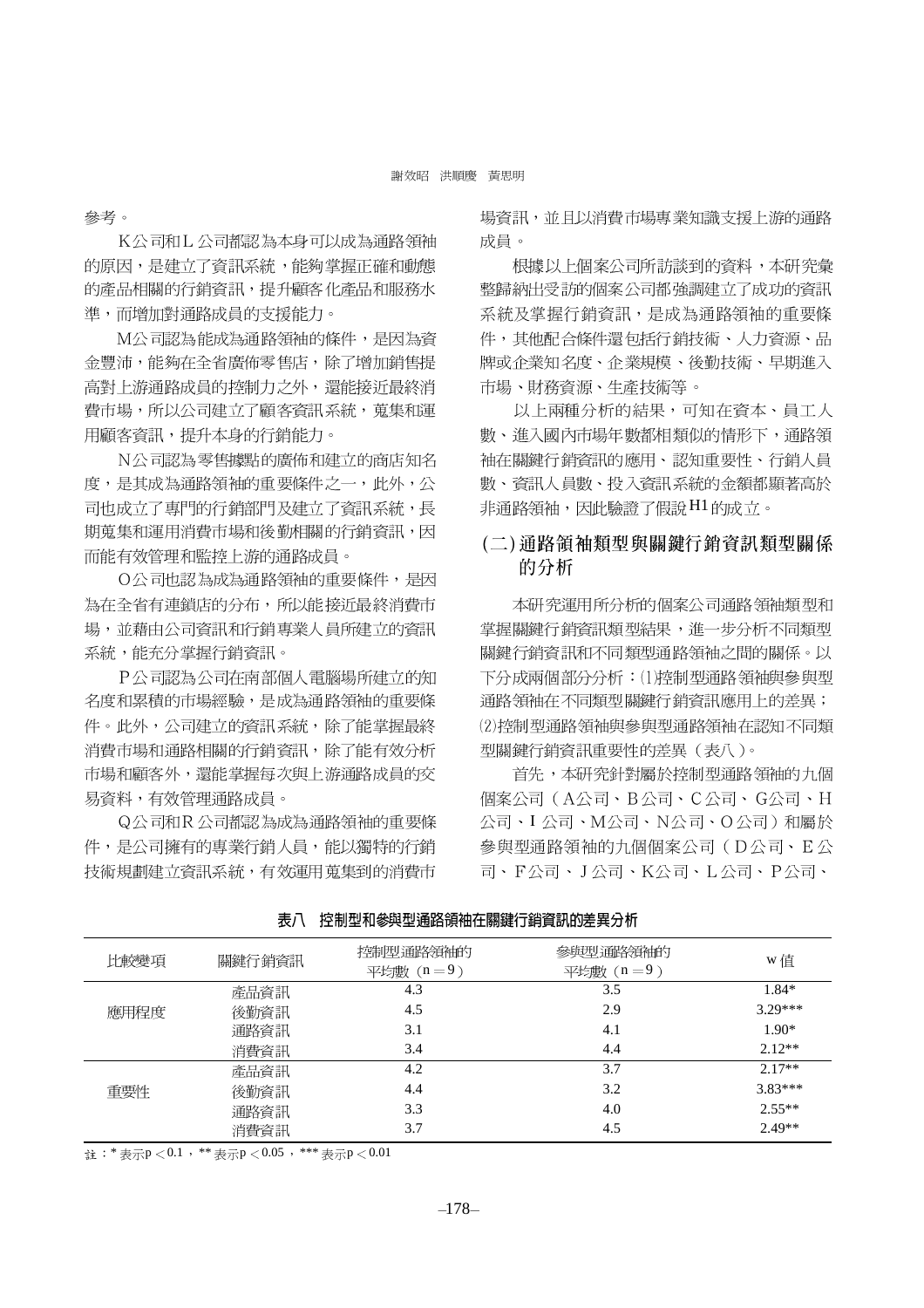Q公司、R公司), 運用五點尺度的量表(1為沒 有用到、2為很少用到、3為普通、4為常常用 到、5為一定用到),比較控制型通路領袖和參與 型通路領袖在四類關鍵行銷資訊應用程度的差異, 並且以Wilcoxon 等級檢定法檢定差異在統計上是 否達到顯著水準(虛無假設為控制型通路領袖與參 與型通路領袖在各類關鍵行銷資訊的應用程度上無 差異,對立假設是控制型通路領袖與參與型通路領 袖在各類關鍵行銷資訊的應用程度上有差異)。經 Wilcoxon 等級檢定法檢定的結果顯示, 控制型通路 領袖和參與型通路領袖在產品資訊、後勤資訊、通 路資訊、消費資訊四類關鍵行銷資訊的應用上有顯 著差異,而且控制型通路領袖在應用產品資訊和後 勤資訊的程度較高,在應用通路資訊和消費資訊的 程度則較低;參與型通路領袖在應用通路資訊和消 費資訊的程度較高,在應用產品資訊和後勤資訊的 程度則較低。

另外,本研究運用五點尺度量表(1為完全不 重要、2為不重要、3為普通、4為很重要、5為 非常重要),比較控制型通路領袖和參與型通路領 袖在認知四類關鍵行銷資訊重要性的差異,並以 Wilcoxon 等級檢定法檢定差異在統計上是否達到顯 著水準(虚無假設為控制型通路領袖與參與型通路 領袖在認知各類關鍵行銷資訊的重要性上無差異, 對立假設是控制型通路領袖與參與型通路領袖在認 知各類關鍵行銷資訊的重要性上有差異)。經 Wilcoxon 等級檢定法檢定的結果顯示, 控制型通路 領袖和參與型通路領袖在認知產品資訊、後勤資 訊、通路資訊、消費資訊四類關鍵行銷資訊的重要 性上,都有顯著差異,而且控制型通路領袖認知產 品資訊和後勤資訊的重要程度較高,認知通路資訊 和消費資訊的重要程度較低;參與型通路領袖認知 通路資訊和消費資訊的重要程度較高,認知產品資 訊和後勤資訊的重要程度較低。

根據以上的分析結果,可知控制型通路領袖在 產品資訊和後勤資訊的應用程度和認知的重要性都 很高,表示控制型通路領袖與掌握成本導向關鍵行 銷資訊(產品資訊和後勤資訊)的相關性很高,因 此驗證了假說H2-1: 控制型的通路領袖與成本導 向的關鍵行銷資訊之間有顯著關係;同理,參與型

通路領袖在通路資訊和消費資訊的應用程度和認知 的重要性都很高,表示參與型通路領袖與掌握市場 導向關鍵行銷資訊(通路資訊和消費資訊)的相關 性很高,因此驗證了假說H2-2:參與型的通路領 袖與市場導向的關鍵行銷資訊之間有顯著關係。因 此,總合以上的分析,本研究驗證了假說H2的成 立。

### (三)通路角色對關鍵行銷資訊和通路領袖關 係的影響分析

由假說H2中可知道,不同類型的通路領袖與 不同類型的關鍵行銷資訊有關。然而,行銷通路系 統內的通路成員種類很多,他們在行銷通路內所在 的位置、所執行的通路功能、所扮演的角色都有所 不同,而容易掌握的關鍵行銷資訊類型也會不同。 因此,這些通路成員會因通路角色、所在行銷通路 中位置、和提供通路功能的不同,而改變原來關鍵 行銷資訊和通路領袖的關係。本研究將以行銷通路 系統中三種主要的通路角色(製造商、批發商、零 售商)在行銷通路所在的位置和所執行的通路功 能,以瞭解其易於掌握的關鍵行銷資訊類型,而進 一步分析出通路角色對關鍵行銷資訊類型與通路領 袖類型的影響。以下即分別以三種不同的通路角色 進行分析(表九):

本研究分析屬於製造商的六個個案公司(A公 司、B公司、C公司、D公司、E公司、F公司)

| 表九 通路角色對通路領袖在關鍵行銷資訊應用程度(重 |  |
|---------------------------|--|
| 要性)之影響                    |  |

| 通路角色    | 比較變項 | 控制型通路領袖  | 參與型通路領袖  |
|---------|------|----------|----------|
|         | 產品資訊 | 4.4(4.5) | 4.3(4.8) |
| 製造商     | 後勤資訊 | 4.1(4.4) | 2.2(2.5) |
| $(n=3)$ | 通路資訊 | 2.8(2.9) | 3.5(3.4) |
|         | 消費資訊 | 3.8(3.7) | 4.1(4.3) |
|         | 產品資訊 | 4.2(4.1) | 3.9(3.7) |
| 批發商     | 後勤資訊 | 4.8(4.8) | 2.7(3.3) |
| $(n=3)$ | 通路資訊 | 4.1(4.1) | 4.5(4.3) |
|         | 消費資訊 | 1.8(2.9) | 4.2(4.5) |
|         | 產品資訊 | 4.2(3.9) | 2.3(2.7) |
| 零售商     | 後勤資訊 | 4.5(4.0) | 3.9(3.8) |
| $(n=3)$ | 通路資訊 | 2.3(2.9) | 4.4(4.2) |
|         | 消費資訊 | 4.6(4.6) | 4.9(4.6) |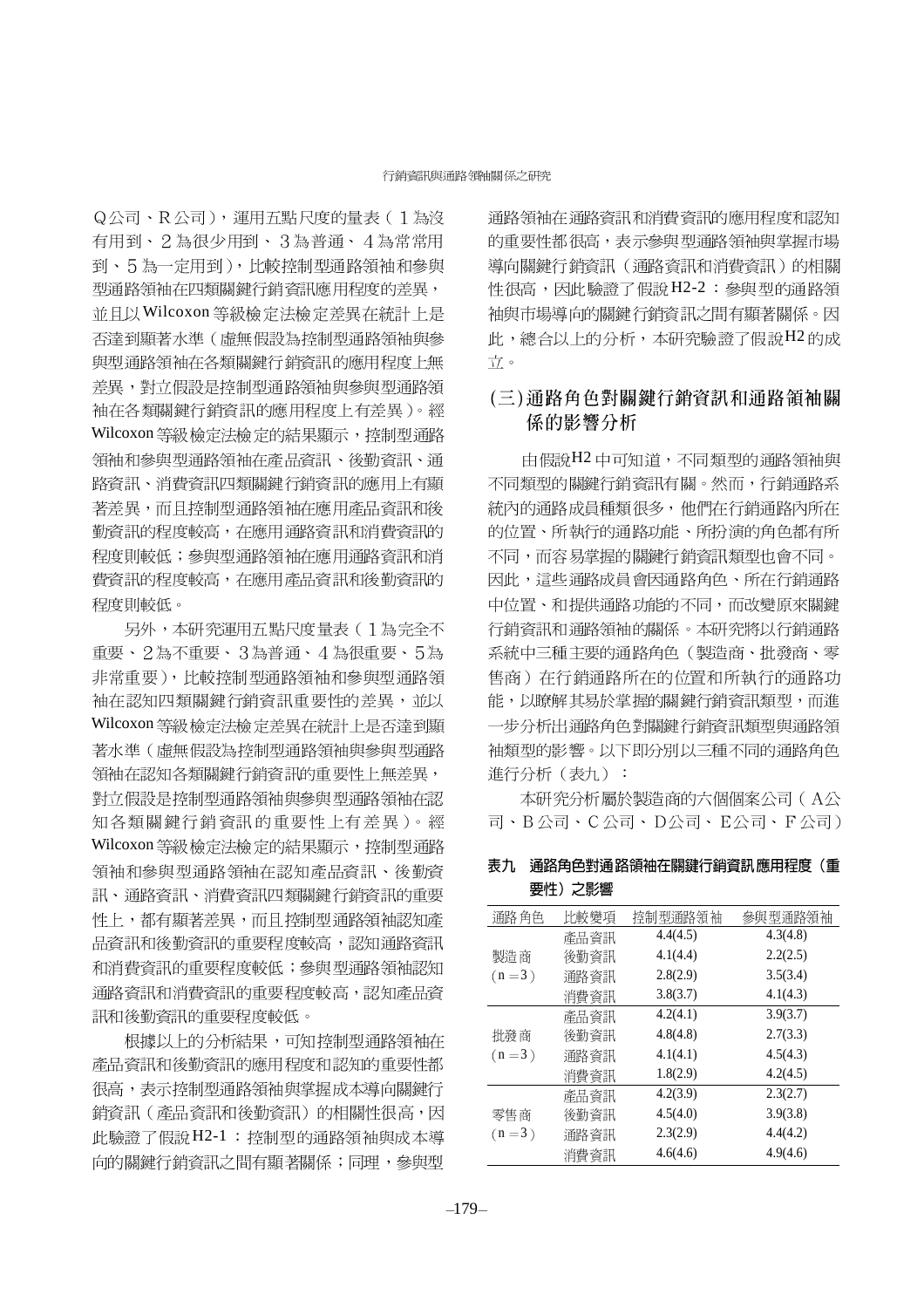所掌握的關鍵行銷資訊類型,對於控制型的製造商 (A公司、B公司、C公司)而言,必須掌握的關 鍵行銷資訊為成本導向資訊(產品資訊和後勤資 訊),此外,製造商要能生產適當的產品,有賴於 長期蒐集與分析最終消費市場的行銷資訊,以瞭解 最終消費者的最新需求趨勢,因此,若控制型的通 路領袖是製造商,必須掌握的關鍵行銷資訊為產品 資訊、後勤資訊、及消費資訊。對於參與型的製造 商(D公司、E公司、E公司)而言,必須掌握的 關鍵行銷資訊為市場導向資訊(通路資訊和消費資 訊),此外,製造商要能持續不間斷的研究與開發 新產品上市,必須掌握最新產品技術、最新生產技 術等產品資訊,因此,若參與型的通路領袖是製造 商,必須掌握的關鍵行銷資訊為產品資訊、通路資 訊、及消費資訊。至於定量分析的結果也支持假說 H3: 就關鍵行銷資訊的應用程度分析, 控制型的 製造商在應用產品資訊、後勤資訊和消費資訊的程 度都頗高,在應用通路資訊的程度則較低;而參與 型製造商在應用產品資訊、通路資訊和消費資訊的 程度都頗高,在應用後勤資訊的程度則較低。就關 鍵行銷資訊的重要程度分析,控制型的製造商認為 產品資訊、後勤資訊和消費資訊的重要程度都頗 高,認為通路資訊的重要程度則較低;而參與型製 造商認為產品資訊和消費資訊的重要程度都頗高, 認為後勤資訊和通路資訊的重要程度則較低。

本研究分析屬於批發商的六個個案公司(G公 司、H公司、I公司、J公司、K公司、L公司) 所掌握的關鍵行銷資訊類型,對於控制型的批發商 (G公司、H公司、I公司)而言,必須掌握的關 鍵行銷資訊為成本導向資訊(產品資訊和後勤資 訊),此外,批發商要有效率的批購零賣、處理訂 單、管理顧客,必須掌握通路資訊,因此,若控制 型的通路領袖是批發商,必須掌握的關鍵行銷資訊 為產品資訊、後勤資訊、及通路資訊。對於參與型 的批發商(J公司、K公司、L公司)而言,必須 掌握的關鍵行銷資訊為市場導向資訊(通路資訊和 消費資訊),此外,批發商要能修改產品,提供差 異化的產品搭配和顧客訂製的特殊功能,必須掌握 產品相關資訊,因此,若參與型的通路領袖是批發 商,必須掌握的關鍵行銷資訊為產品資訊、通路資

訊、及消費資訊。至於定量分析的結果也支持假說 H3 : 就關鍵行銷資訊的應用程度分析, 控制型的 批發商在應用產品資訊、後勤資訊和通路資訊的程 度都很高,在應用通路資訊的程度則較低;而參與 型批發商在應用產品資訊、通路資訊和消費資訊的 程度都頗高,在應用後勤資訊的程度則較低。就關 鍵行銷資訊的重要程度分析,控制型的批發商認為 產品資訊、後勤資訊和通路資訊的重要程度都很 高,認為通路資訊的重要程度則較低;而參與型批 發商認為產品資訊、通路資訊和消費資訊的重要程 度都頗高,認為後勤資訊的重要程度則較低。

本研究分析屬於零售商的六個個案公司(M公 司、N公司、O公司、P公司、Q公司、R公司) 所掌握的關鍵行銷資訊類型,對於控制型的零售商 (M公司、N公司、O公司)而言, 必須掌握的關 鍵行銷資訊為成本導向資訊(產品資訊和後勤資 訊),此外,零售商因最接近最終消費市場,能夠 有效的掌握消費者需求等最終消費市場的行銷資 訊,因此,若控制型的通路領袖是零售商,必須掌 握的關鍵行銷資訊為產品資訊、後勤資訊、及消費 資訊。對於參與型的零售商(P公司、Q公司、R 公司)而言,必須掌握的關鍵行銷資訊為市場導向 資訊(通路資訊和消費資訊),此外,零售商為有 效運用產品陳列空間,會嚴格控管暢滯銷品、訂 貨、到貨、倉儲等後勤活動,必須掌握後勤資訊, 因此,若參與型的通路領袖是零售商,必須掌握的 關鍵行銷資訊為後勤資訊、通路資訊、及消費資 訊。至於定量分析的結果也支持假說H3:就關鍵 行銷資訊的應用程度分析,控制型的零售商在應用 產品資訊、後勤資訊和消費資訊的程度都很高, 在 應用通路資訊的程度則較低;而參與型零售商應用 後勤資訊、通路資訊和消費資訊的程度都頗高,在 應用後勤資訊的程度則較低。就關鍵行銷資訊的重 要程度分析,控制型的零售商認為產品資訊、後勤 資訊和消費資訊的重要程度都頗高,認為通路資訊 的重要程度則較低;而參與型零售商認為後勤資 訊、通路資訊和消費資訊的重要程度都頗高,認為 後勤資訊的重要程度則較低。

根據以上定性和定量的分析,可知:(1)如果 控制型的通路領袖是製造商,除了必須掌握的成本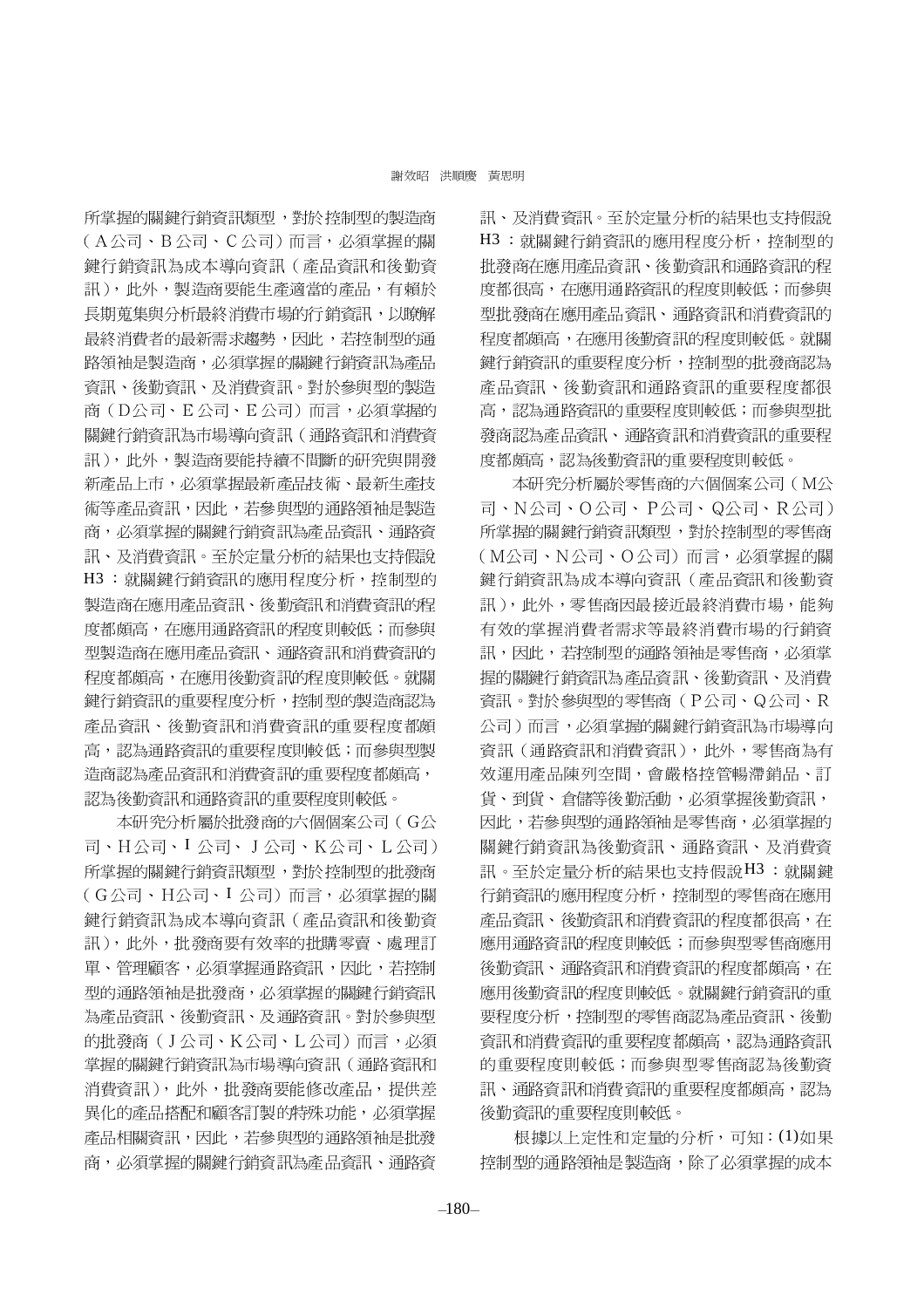導向的關鍵行銷資訊 (產品資訊和後勤資訊) 外, 還必須掌握消費資訊; (2)如果控制型的通路領袖 是批發商,除了必須掌握的成本導向的關鍵行銷資 訊(產品資訊和後勤資訊)外,還必須掌握通路資 訊;(3)如果控制型的通路領袖是零售商,除了必 須掌握的成本導向的關鍵行銷資訊(產品資訊和後 勤資訊)外,還必須掌握消費資訊;因此驗證了假 說H3-1的成立。此外,根據以上分析結果,可 知:(1)如果參與型的通路領袖是製造商,除了必 須掌握的市場導向的關鍵行銷資訊(通路資訊和消 費資訊)外,還必須掌握產品資訊;(2)如果參與 型的通路領袖是批發商,除了必須掌握的市場導向 的關鍵行銷資訊(通路資訊和消費資訊)外,還必 須掌握產品資訊;(3)如果參與型的通路領袖是零 售商,除了必須掌握的市場導向的關鍵行銷資訊 (通路資訊和消費資訊)外,還必須掌握後勤資 訊,因此驗證了假說H3-2的成立。總合以上的分 析,本研究驗證了假說H3的成立。

#### 五、結 語

本研究的重要結論有五項: (1)本研究發展出 兩個通路領導構面: 定規程度和互動程度, 並且可 將通路領袖分為控制型和參與型兩類型;(2)本研 究將關鍵行銷資訊分類為成本導向的資訊和市場導 向的資訊,並且分析出各類型關鍵行銷資訊的內 涵;(3)通路領袖與掌握關鍵行銷資訊之間有顯著 的相關;(4)不同類型的通路領袖與不同類型的關 鍵行銷資訊之間有顯著相關; (5)不同的通路角色 要成為通路領袖,所掌握的關鍵行銷資訊會不一 樣。這些結論在理論和實務上有以下之貢獻: (1) 本研究遵照相關重要文獻理論,參酌有關的個案, 恪遵科學程序,已初步證實通路領導分類架構的有 效性;(2)通路領袖的分類能夠釐清企業對通路領 袖的認識,尤其本研究分類出來的參與型通路領 袖,過去常被企業所忽視,事實上,企業若能體認 參與型通路領袖的存在,並且瞭解參與型通路領導 的特色, 將對於參與型通路領袖所領導行銷通路系 統的實際運作產生極大的助益; (3)本研究發展的

關鍵行銷資訊分類架構,將能提供後續研究對行銷 資訊分類的參考,同時對行銷資訊理論的精煉與應 用有相當的貢獻;(4)各類關鍵行銷資訊內涵的分 析,能夠協助企業有效的分配資源以掌握正確的行 銷資訊,然而企業在掌握關鍵行銷資訊的背後仍有 許多配合的要件,例如:企業必須具有行銷和資訊 專業人才,能夠成功規劃和建立資訊系統,而能有 效的蒐集、分析、運有關鍵行銷資訊。

本研究針對十八個個案公司進行定性兼定量分 析,雖然力求客觀,但在研究範圍和研究方法上仍 然有以下的限制: (1)本研究選擇國內的個人電腦 行銷通路系統為研究對象,基於不同產業通路領導 行為及關鍵行銷資訊可能不同,因此本研究的結果 可能無法推論到其他的產業;(2)為使行銷通路系 統中同時存在製造商、批發商、零售商三種通路角 色,本研究只選擇一階或一階以上的行銷通路系統 作分析,雖不會對研究結果產生重大影響,但在研 究範圍的完整性上,仍有所缺失;(3)本研究雖然 選擇多個個案進行比較、歸納,已較單一個案研究 更為週延、客觀,但因個案對象受限,仍有無法一 般化的限制;(4)本研究選擇的研究對象,因涉及 的上、下游通路成員既多且廣,基於時間、資源的 有限,只能針對主要的通路成員進行資料蒐集,並 未能以問卷做全面調查,故在研究廣度上有所限 制。

此外,本研究僅就研究進行過程及研究結果, 提出一些心得以供後續研究參考: (1)可選擇大樣 本的統計研究方法驗證理論與假說,使結果更具一 般化,而後續研究在進行大樣本統計研究時,為克 服同一產業內通路領袖樣本數不多的困境,可擴大 產業研究範圍,以跨產業的方式進行研究,然而不 同產業的差異,也可能會造成通路領袖的通路領導 活動和掌握關鍵行銷資訊內涵的不同,而增加研究 執行上的困難;(2)可將資訊系統或資訊技術納入 研究範圍,分析通路領袖運用的資訊系統或引進的 資訊技術,及所掌握的關鍵行銷資訊之可能關係, 並推導相關變數的關係架構; (3)可規範性的分析 通路領袖應如何掌握關鍵行銷資訊,研究重點可以 放在行銷資訊的取得(蒐集)方式、行銷資訊的整 合分析、掌握行銷資訊的成本與效益等相關議題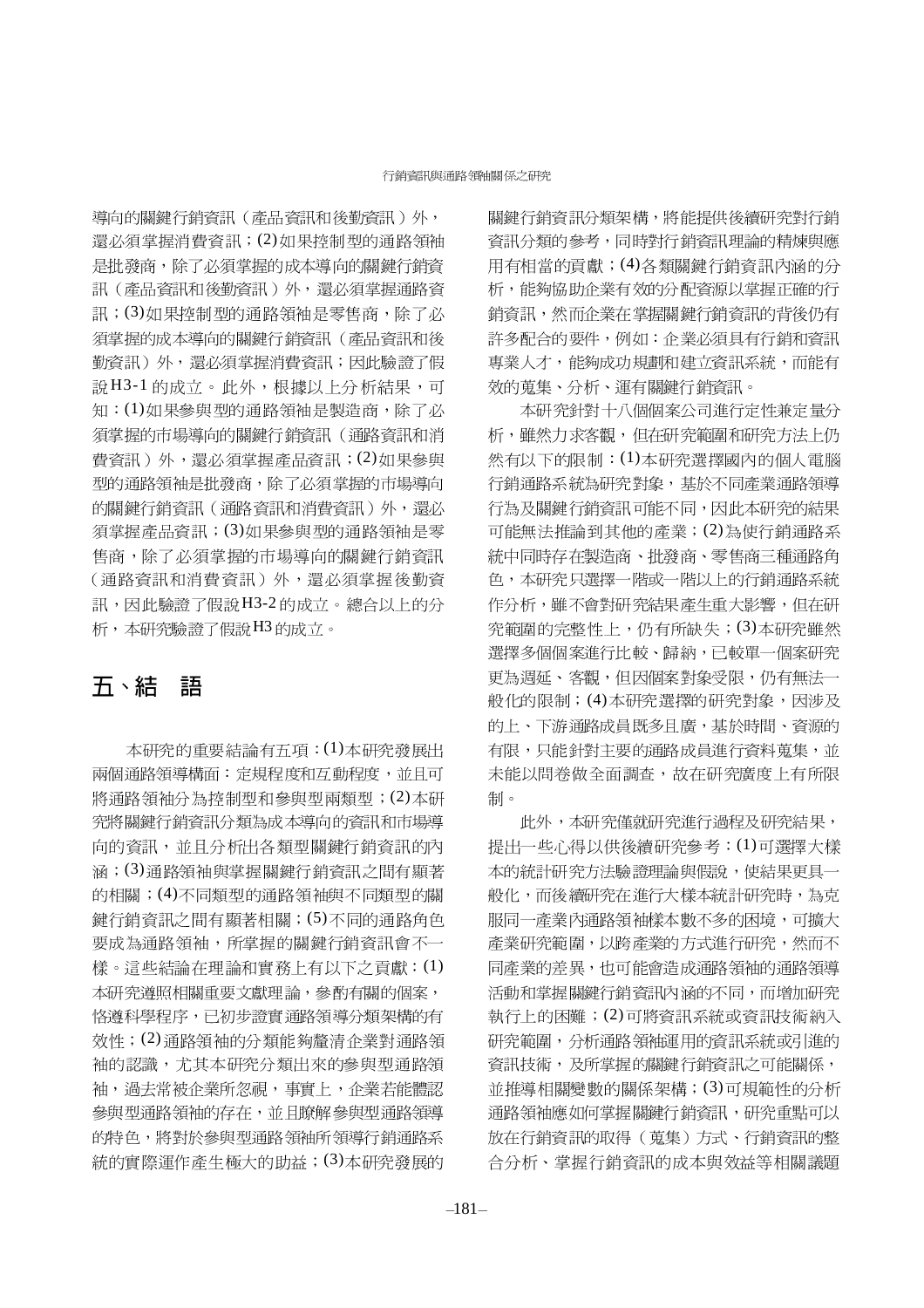上,以更進一步了解通路領袖應如何去掌握關鍵行 銷資訊,以及通路領袖掌握關鍵行銷資訊的可行 性。

#### 參考文獻

李長政(民74), 分配通路滿意水準之研究,國立政治 大學企業管理研究所碩士論文。

- 林進興 (民<sup>78</sup>), 國外行銷通路衝突之控制與管理, 國<br>- 立台灣大學商學研究所碩士論文。
- 荒川圭基(民80), 行銷管理電腦化之戰略與戰術(吳國 ~<br>- - 禎譯)。台北,台灣:經濟部國際貿易局。<br>陳永濱(民78),*通路成員滿意水準與通路績效之研究*
- 食品批發 商之 個案研究,私立淡江大學管理科 學研究所碩士論文。
- 梁昇玉(民74), 汽車經銷通路的權力和衝突, 國立政治 大學企業管理研究所碩士論文。<br>張翠玲(民80), 連鎖加盟體系總公司控制力之探討
- 特許加盟與自願加盟之比較,國立中興大學企業管 理研究所碩士論文。
- 詹文男與張光平(民84),我國個人電腦市場現況與展 望,載:資訊工業透析。台北,台灣:財團法人資 訊工業策進會資訊市場情報中心。
- 蔡明修(民80),供應商權力塑造之研究-一台 灣地區個 人電腦業之實證,國立中興大學企業管理研究所碩 士論文。
- 賴鑫奎(民70),對經銷商管理與控制之研究––台灣家 電業實例研究,國立政治大學企業管理研究所碩士 論文:
- 鄭基正 (民77), 我國各外銷市場之通路策略比較研究 電工器材業,國立政治大學企業管理研究所碩 土論文。
- 謝仁和(民82), 個人電腦廠商行銷通路中權力關係之 **實證研究,國立中山大學企業管理研究所碩士論** 文。
- 戴鴻志 (民78), 個人電腦產品通路權力關係之研究, 私立淡江大學管理科學研究所碩士論文。
- 瞿紹美(民83), 跨組織資訊系統對行銷通路成員權力 關係之影響––探索性研究,國立政治大學企業管 理研究所博士論文。
- Anderson , James C. and James A. Narus (1990) A Model of Distributor Firm and Manufacturer Firm Working Partnerships. *Journal of Marketing*, **54**(1):42-58.
- Attwood , Peter and Nigel Attwood (1992) *Logistics of a Distribution System*. Gower Publishing Company, Ltd., Brookfield , VT.
- Bell, Daniel (1973) *The Coming of Post-Industrial Society: A Venture in Social Forecasting*. The Basic Press, New York, NY.
- Bessen, Jim (1993) Riding the Marketing Information Wave. *Harvard Business Review*, **71**(5):150-160.
- Blank , Steven C. (1984) *Practical Business Research Methods*, AVI Publishing Company, Inc., Westport, CT.
- Blattberg, Robert C. and Rashi Glazer (1994) Marketing in the Information Revolution. In: *The Marketing Information Revolution*. pp. 9-29. Robert C. Blattberg, Rashi Glazer and John D. C. Little. Eds. Harvard

Business School Press, Boston, MA.

- Bowersox, Donald J., David J. Closs and Omar K. Helferich (1986) *Logistical Management: A System Integration of Physical Distribution, Manufacturing Support, and Materials Procurement*, 3rd Ed., Macmillan Publishing Company, New York, NY.
- Clemons, Eric K. and Michael C. Row (1993) Information, Power, and Control of the Distribution Channel. *Chief Executive*, **85**: 64-67.
- Dant, Rajiv P. and Patrick L. Schul (1992) Conflict Resolution Processes in Contractual Channels of Distribution. *Journal of Marketing*, **56**(1):38-54.
- Davidson, William R., Daniel J. Sweeney and Ronald W. Stampfl (1988) *Retailing Management*, 6th Ed., John Wiley & Sons, Inc., New York, NY.
- Diamond, Jay and Gerald Pintel (1988) *Retailing Today*. Prenticd-Hall, Inc., Englewood Cliffs, NJ.
- El-Ansary, Adel I. and Louis W. Stern (1972) Power Measurement in the Distribution Channel. *Journal of Marketing Research*, **9**(1):47-52.
- Etgar, Michael (1976) Channel Domination and Countervailing Power in Distributive Channels. *Journal of Marketing Research*, **13**(3):254-262.
- Etgar, Michael (1977) Channel Environment and Channel Leadership. *Journal of Marketing Research*, **14**(1):69- 76.
- Etgar, Michael (1978) Selection of an Effective Channel Control Mix. *Journal of Marketing*, **42**(3):53-68.
- Frazier, Gary L. (1983) On the Measurement of Interfirm Power in Channels of Distribution. *Journal of Marketing Research*, **20**(2):158-166.
- Frazier, Gary L. and John O. Summers (1984) Interfirm Influence Strategies and Their Application within Distribution Channels. *Journal of Marketing*, **48**(3):43- 55.
- Frazier, Gary L. and John O. Summers (1986) Perceptions of Interfirm Power and Its Use Within a Franchise Channel of Distribution. *Journal of Marketing Research*, **23**(2): 169-176.
- Frazier, Gary L. and Raymond C. Rody (1991) The Use of Influence Strategies in Interfirm Relationships in Industrial Product Channels. *Journal of Marketing*, **55**(1):52-69.
- Gaski, John F. (1984) The Theory of Power and Conflict in Channels of Distribution, *Journal of Marketing*, **48**(3):9-29.
- Gaski, John F. and John R. Nevin (1985) The Differential Effects of Exercised and Unexercised Power Sources in a Marketing Channel. *Journal of Marketing Research*, **22**(2):130-142.
- Glazer, Rashi (1991) Marketing in an Information Intensive Environment: Strategic Implications of Knowledge Implications of Knowledge as an Asset. *Journal of Marketing*, **55**(4):1-19.
- Glazer, Rashi (1993) Measuring the Value of Information: The Information-Intensive Organization. *IBM Systems Journal*, **32**(1):99-110.
- Hiam, Alexander and Charles D. Schewe (1992) *The*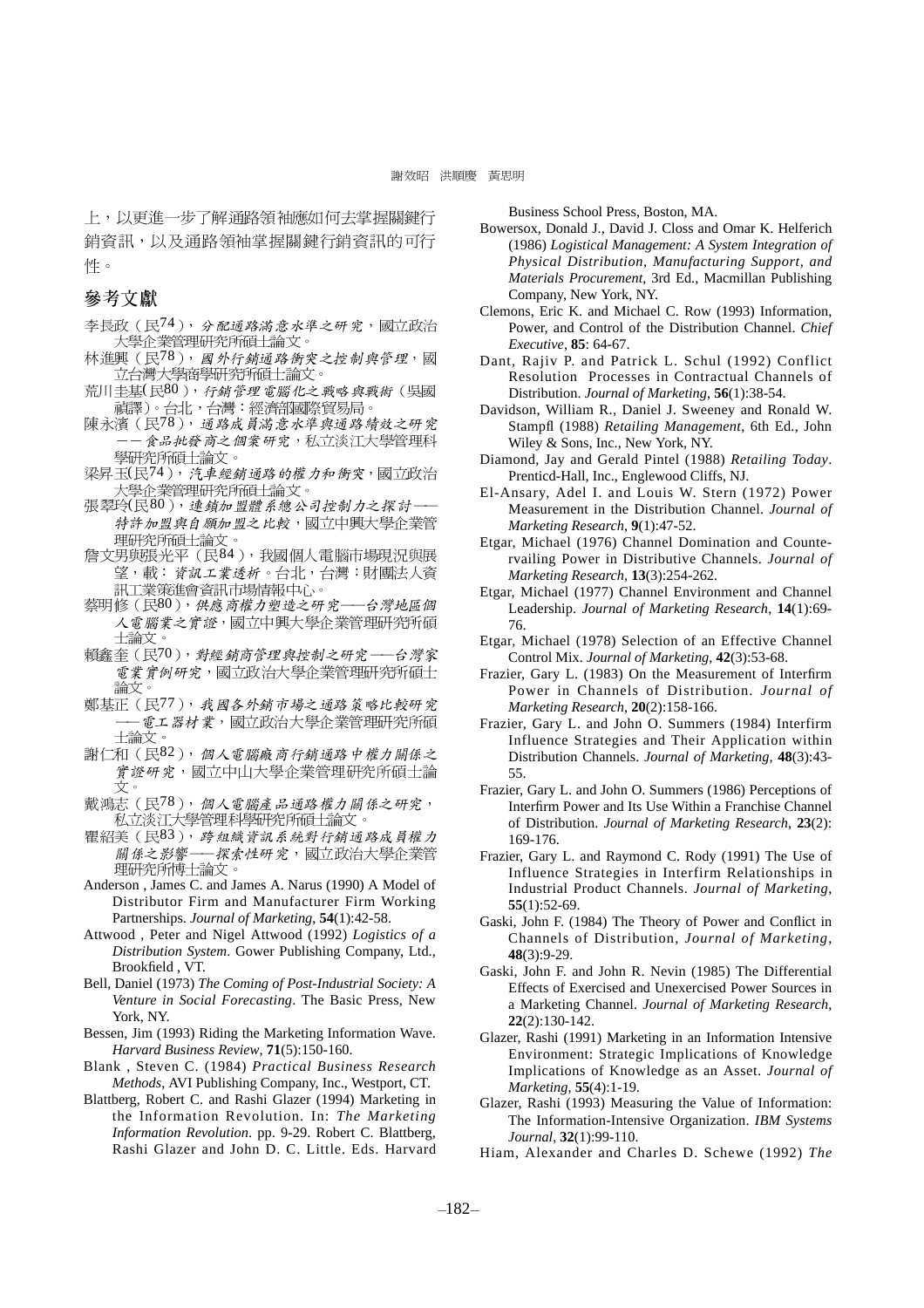*Portable MBA in Marketing*. John Wiley & Sons, Inc., New York, NY.

- Hunt, Shelby D. and John R. Nevin (1974) Power in a Channel of Distribution: Sources and Consequences. *Journal of Marketing Research*, **11**(2):186-193.
- Ing, David and Andrew A. Mitchell (1994) Point-of-Sale Data in Consumer Goods Marketing: Transforming the Art of Marketing into the Science of Marketing. In: *The Marketing Information Revolution*. pp. 9-29. Robert C. Blattberg , Rashi Glazer and John D.C. Little. Eds. Harvard Business School Press, Boston , MA.
- Johnson, Jean L., Tomoaki Sakano, Joseph A. Cote and Naoto Onzo (1993) The Exercise of Interfirm Power and Its Repercussions in U.S.-Japanese Channel Relationals. *Journal of Marketing*, **57**(2):1-10.
- Kale, Sudhir H. (1986) Dealer Perceptions of Manufacturer Power and Influence Strategies in a Developing Country. *Journal of Marketing Research*, **23**(3):387- 393.
- Keith, Janet E., Donald W., Jr. Jackson and Lawrence A. Crosby (1990) Effects of Alternative Types of Influence Strategies Under Different Channel Dependence Structures. *Journal of Marketing*, **54**(3):30-41.
- Little, Robert W. (1970) The Marketing Channel: Who Should Lead This Extra-corporate Organization? *Journal of Marketing*, **34**(1):31-38.
- Mallen, Bruce (1963) A Theory of Retailer-Supplier Conflict, Control, and Cooperation. *Journal of Retailing*, Summer:24-32.
- Mason, J. Barry, Morris L. Mayer and Hazel F. Enell (1991) *Retailing*, 4th Ed. Irwin, Inc., Boston, MA.
- McCarthy, E. Jerome and William D. Perreault, Jr. (1991) *Essentials of Marketing*, 5th Ed. Irwin, Inc., Boston, MA.
- Naisbitt, John (1984) *Megatrends: Ten New Directions Transforming Our Lives*, 1st Ed. Warner Books, Ltd., New York, NY.
- Price, Retha A. (1991) An Investigation of Path-Goal Leadership Theory in Marketing Channels. *Journal of Retailing*, **67**(3):339-361.
- Rangan, V. Kasturi, Melvyn A. J. Menezes and Maier E. P. (1992) Channel Selection for New Industrial Products: A Framework, Method, and Application. *Journal of Marketing*, **56**(3):69-82.
- Schul, Patrick L., William M. Pride and Taylor E. Little (1983) The Impact of Channel Leadership Behavior on Intrachannel Conflict. *Journal of Marketing*, **47**(3):21- 34.
- Skinner, Steven J., Jule B. Gassenheimer and Scott W. Kelley (1992) Cooperation in Supplier-Dealer Relations. *Journal of Retailing*, **68**(2):174-193.
- Stalk, George, Jr. and Thomas M. Hunt (1990) *Competing Against Time: How Time-based Competition Is Reshaping Global Markets*.. The Free Press, New York, NY
- Stern, Louis W. (1967) The Concept of Channel Control. *Journal of Retailing*, Summer:4-20.
- Stern, Louis W. and Adel I. El-Ansary (1992) *Marketing Channels*, 4th Ed. Prentice Hall, Inc., Englewood Cliffs, NJ.
- Stern, Louis W., Adel I. El-Ansary and Anne T. Coughlan (1996) *Marketing Channels*, 5th Ed. Prentice Hall, Inc., Englewood Cliffs , NJ.
- Toffler, Alvin (1980) *The Third Wave*. Bantam Books, New York, NY.
- Toffler, Alvin and Heidi Toffler (1990) *Powershift: Knowledge , Wealth, and Violence at the Edge of the 21th Century.* Bantam Books, New York, NY.